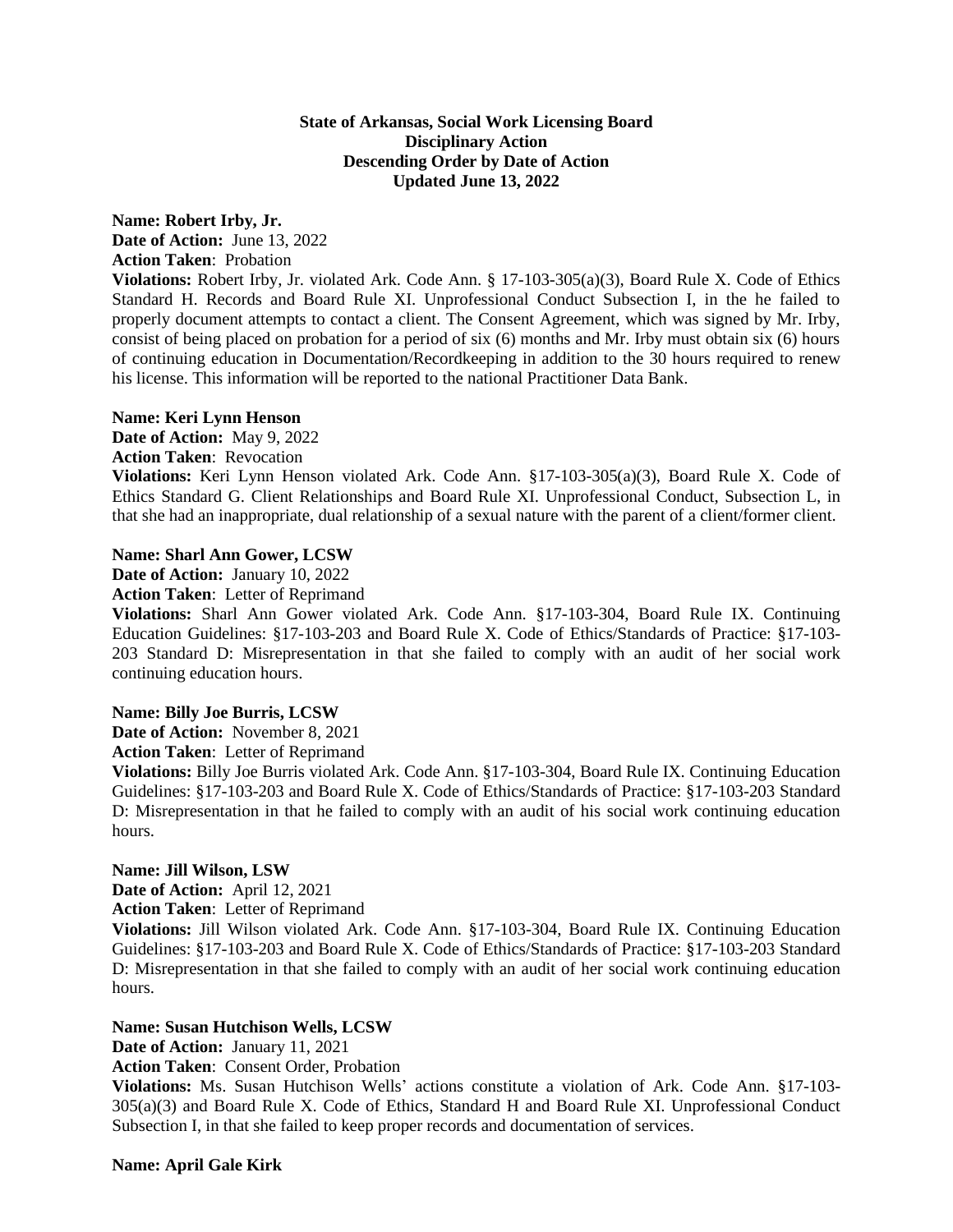## **Date of Action:** November 9, 2020

### **Action Taken**: License Surrendered

**Violations:** April Gale Kirk married a former client within two years of the termination of the professional relationship. Ms. Kirk's actions constitute a violation of Ark. Code Ann. §17-103-305(a)(3) and Ark. Code Ann. §17-103-203(b)(6) and Board Rule X. Code of Ethics, Standard G, in that she engaged in an inappropriate relationship and/or sexual activity with a client or with a former client within two years after termination of the professional relationship.

## **Name: Ruby Walker**

**Date of Action:** September 14, 2020

## **Action Taken**: License Suspended

**Violations:** Failure to comply with Board request. (Audit of Social Work Continuing Education) Ms. Walker violated Ark. Code Ann. §17-103-304, Board Rule X. Standard D: Misrepresentation- A social Worker must not misrepresent his/her qualification, training or experience and Board Rule IX: (A) Violations of The Social Work Licensing Act (No. 791 of 1981) or the Regulations published by the Board. Ms. Walkers license is suspended for a period of two (2) years.

## **Name: Sandra A. Duden, LMSW**

**Date of Action:** September 14, 2020

# **Action Taken**: Letter of Reprimand

**Violations:** Sandra A. Duden violated Ark. Code Ann. §17-103-304, Board Rule IX. Continuing Education Guidelines: §17-103-203 and Board Rule X. Code of Ethics/Standards of Practice: §17-103- 203 Standard D: Misrepresentation in that she failed to comply with an audit of her social work continuing education hours.

## **Name: Wadean Renee Oliver**

### **Date of Action:** August 10, 2020

**Action Taken**: Consent Order, Surrender of License, effective 8/10/2020

**Violations:** Wadean Renee Oliver violated Ark. Code Ann. §17-103-305(a)(3) and Ark. Code Ann. § 17- 103-203(b)(6) and Board Rules X. Code of Ethics, Standard G, in that she: a) had a relationship with a client that was exploited by the social worker for personal gain; b) violated such positions of trust and dependency by committing an act detrimental to a client; c) engaged in an inappropriate relationship and/or sexual activity with a client; and d) violated client-therapist boundaries. Ms. Oliver's actions constitute a violation of Ark. Code Ann. § 17-103-305(a)(3) and Ark. Code Ann. § 17-103-203(b)(6) and Board Rule XI. Unprofessional Conduct, Subsection K, in that she neglected or a client, including failure to provide sufficient termination of service.

# **Name: Brian William O'Gary, LCSW**

**Date of Action:** August 10, 2020

**Action Taken**: Consent Agreement, Probation

**Violations:** Brian William O'Gary, LCSW, violated Ark. Code Ann. § 17-103-350(a)(1) and § 17-103-  $306(c)(1)(l)$  and Board Rule XI. Unprofessional Conduct Subsection A, in that he used drugs to an extent that the use affects the social workers professional competency. Mr. O'Gary will be on probation for one year and must submit to random drug screenings, weekly attendance at a substance abuse related recovery meeting and continue with his substance abuse program for the period of the probation.

**UPDATED 08/09/2021:** Mr. O'Gary met the terms of the Consent Agreement and has been released from probation effective 8/10/2021.

# **Name: Brian Emory Whiteside, LMSW**

**Date of Action:** June 8, 2020

**Action Taken**: Consent Order, Surrender of License

**Violations:** Brian Emory Whiteside, LMSW, violated Ark. Code Ann. §17-103-305(a)(3) and Ark. Code Ann §17-103-203(b)(6) and Board Rules X. Code of Ethics, Standard G. in that he: a0 had a relationship with a client that was exploited by the social worker for personal gain; b) violated such positions of trust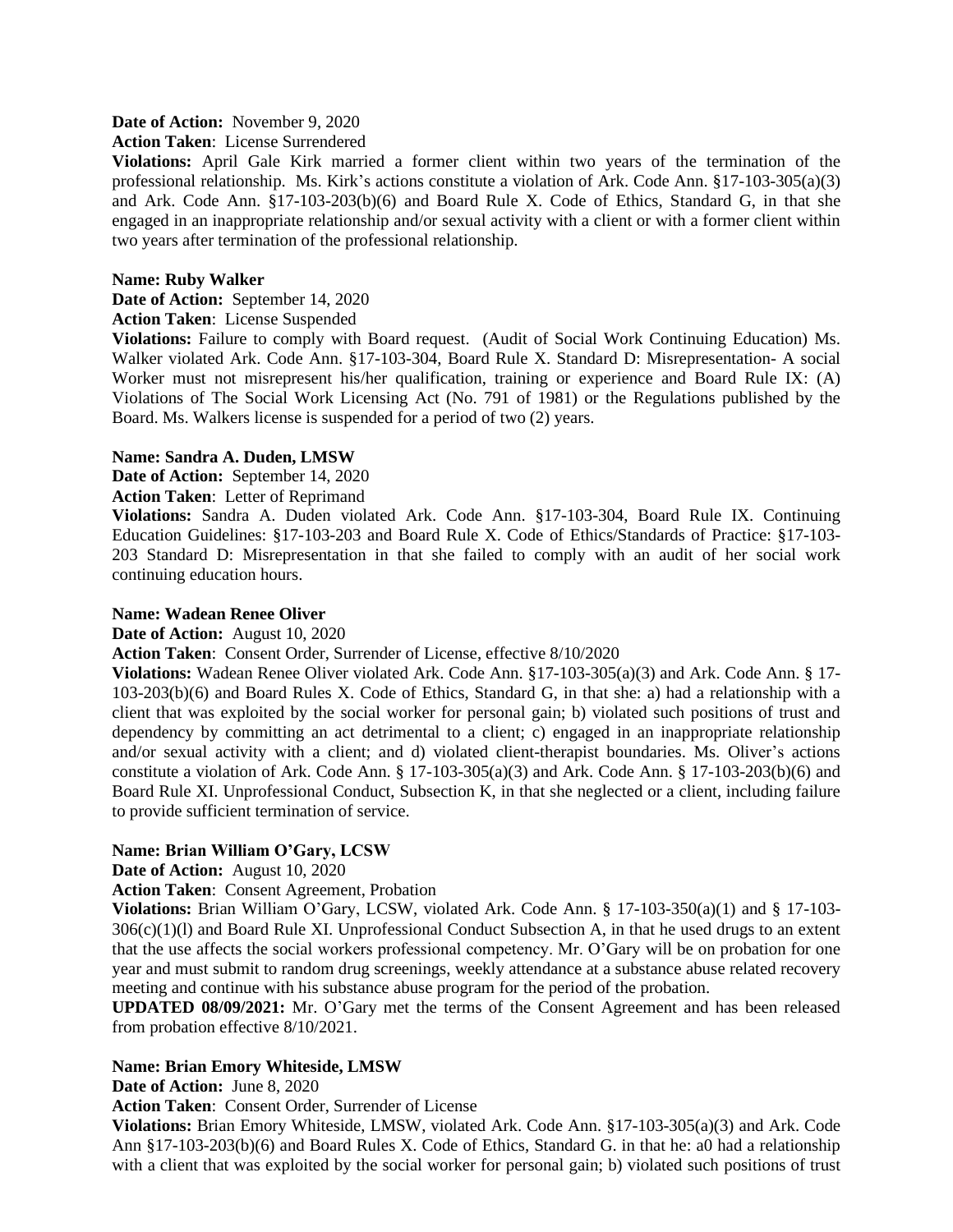and dependency by committing any act detrimental to a client; and c) engaged in sexual activity with a client within two years after termination of the professional relationship.

## **Name: Leigh Hudson, LCSW**

**Date of Action:** May 11, 2020

**Action Taken**: Consent Order, Probation

**Violations:** Leigh Hudson, LCSW, violated Ark. Code Ann. §17-103-305(a)(3) and Board Rule X. Code of Ethics, Standard A, in that she failed to a) In providing services, Ms. Hudson failed to safeguard information given by clients; and b) Ms. Hudson failed to obtain the client's informed written consent before releasing confidential information. And X. Code of Ethics, Standard G. 4. a, in that Ms. Hudson violated client-therapist boundaries.

**UPDATED 12/14/2020:** Ms. Hudson met the terms of the Consent Order and has been released from probation.

## **Name: Christine Ann Renault Rapa, LCSW**

**Date of Action:** March 9, 2020

**Action Taken**: Consent Order, Probation

**Violations:** Christine Ann Renault Rapa, LCSW, violated Ark. Code Ann. §17-103-305(a)(3) and Ark. Code Ann. §17-103-203(b)(6) and Board Rule X. Code of Ethics, Standard A, in that she failed to obtain client's informed written consent before releasing confidential information. And XI. Unprofessional Conduct Sections H and L, in that she a) Failed to maintain confidentiality of all information that had been received from a client during the course of treatment; and b) Violated the Code of Ethics adopted by the Board.

**UPDATED 09/14/2020:** Ms. Rapa met the terms of the Consent Order and has been released from probation.

### **Name: Kandice Robinson, LMSW**

**Date of Action:** October 14, 2019

**Action Taken**: Consent Order, Probation

**Violations:** Kandice Robinson, LMSW, violated Ark. Code Ann. §17-103-305(a)(3) and Ark. Code Ann. §17-103-203(b)(6) and Board Rule XI. Unprofessional Conduct, Section M, in that she submitted false records to the Arkansas Medicaid Program.

**UPDATED 10/14/2020:** Ms. Robinson met the terms of the Consent Order and has been released from probation.

**Name:** Tangella Foreman, LCSW

**Date of Action:** September 9, 2019

**Action Taken**: Consent Order, Probation

**Violations:** Tangella Foreman, LCSW, violated Ark. Code Ann. §17-103-305(a)(3) and Ark. Code Ann. §17-103-203(b)(6) and Board Rule XI. Unprofessional Conduct, Section M, in that she submitted false records to the Arkansas Medicaid Program.

**UPDATED 09/14/2020:** Ms. Foreman met the terms of the Consent Order and has been released from probation.

**Name:** Carey Dobbins, LCSW

**Date of Action:** September 9, 2019

**Action Taken**: Consent Order, Probation

**Violations:** Carey Dobbins, LCSW, violated Ark. Code Ann. §17-103-305(a)(3) and Ark. Code Ann. §17-103-203(b)(6) and Board Rule XI. Unprofessional Conduct, Section M, in that he submitted false records to the Arkansas Medicaid Program.

**UPDATED 09/14/2020:** Mr. Dobbins met the terms of the Consent Order and has been released from probation.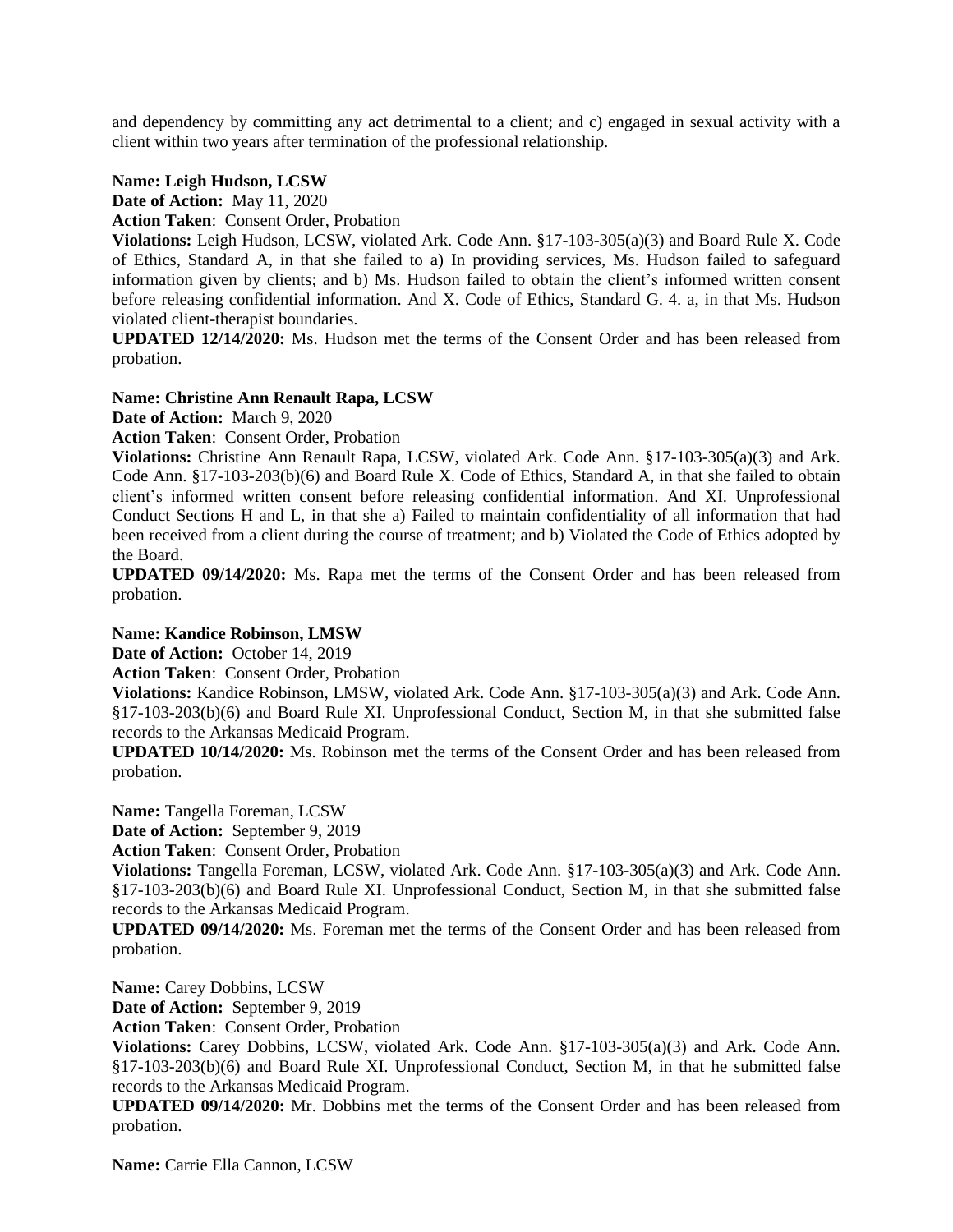**Date of Action:** September 9, 2019

**Action Taken**: Consent Order, Probation

**Violations:** Carrie Ella Cannon, LCSW, violated Ark. Code Ann. § 17-103-305(a)(3) and Ark. Code Ann. §17-103-203(b)(6) and Board Rules XI. Unprofessional Conduct, Sections I, in that Respondent failed to keep proper records.

**UPDATED 03/9/2020:** Ms. Cannon met the terms of the Consent Order and has been released from probation.

**Name:** Patricia Scott, LCSW

**Date of Action:** September 9, 2019

**Action Taken**: Consent Order, Probation

**Violations:** Patricia Scott, LCSW, violated Ark. Code Ann. §17-103-305(a)(3) and Ark. Code Ann. §17- 103-203(b)(6) and Board Rules X. Code of Ethics, Standard G(5) and XI. Unprofessional Conduct, in that she violated client-therapist boundaries.

**UPDATED 09/14/2020:** Ms. Scott met the terms of the Consent Order and has been released from probation.

**Name:** Joshua Everett, LCSW

**Date of Action:** August 12, 2019

**Action Taken**: Consent Order, Probation

**Violations:** Joshua Everett, LCSW, violated Ark. Code Ann. §17-103-305(a)(3) and Ark. Code Ann. §17- 103-203(b)(6) and Board Rules X. Code of Ethics, Standard A: Confidentiality and XI. Unprofessional Conduct, in that he failed to maintain confidentiality and failed to keep proper records and documentation of services.

**UPDATED 02/10/2020:** Mr. Everett met the terms of the Consent Order and has been released from probation.

**Name:** Valerie Brannen, LCSW

**Date of Action:** July 8, 2019

**Action Taken**: Consent Order, Probation

**Violations:** Valerie Brannen, LCSW, violated Ark. Code Ann. §17-103-305(a)(3) and Ark. Code Ann. §17-103-203(b)(6) and Board Rules X. Code of Ethics, Standard G(5) & XI. Unprofessional Conduct, in that she violated client-therapist boundaries by contacting her former client outside of the professional relationship.

**UPDATED 01/14/2020:** Ms. Brannen met the terms of the Consent Order and has been released from probation.

**Name:** Shelia Denise Sanders, LMSW

**Date of Action:** July 8, 2019

**Action Taken**: Consent Order, Probation

**Violations:** Shelia Denise Sanders, LMSW, violated Ark. Code Ann. §17-103-305(a)(3) and Ark. Code Ann. §17-103-203(b)(6) and Board Rules X. Code of Ethics, Standard G(2) & H & XI. Unprofessional Conduct, in that she violated a position of trust and dependency by committing an act detrimental to a client and for failure to maintain proper records and documentation of services.

**UPDATED 01/14/2020:** Ms. Sanders met the terms of the Consent Order and has been released from probation.

**Name:** Stephanie Stoltz, LCSW

**Date of Action:** June 10, 2019

**Action Taken**: Consent Order, Probation

**Violations:** Stephanie Stoltz, LCSW, violated Ark. Code Ann. §17-103-305(a)(3) and Ark. Code Ann. §17-103-203(b)(6) and Board Rules X. Code of Ethics, Standard G(2) & XI. Unprofessional Conduct, in that she acted in a way detrimental to her client. Ms. Stolz's license was placed on probation on June 10, 2019 and she will be required to submit six (6) hours of continuing education in Ethics within six (6)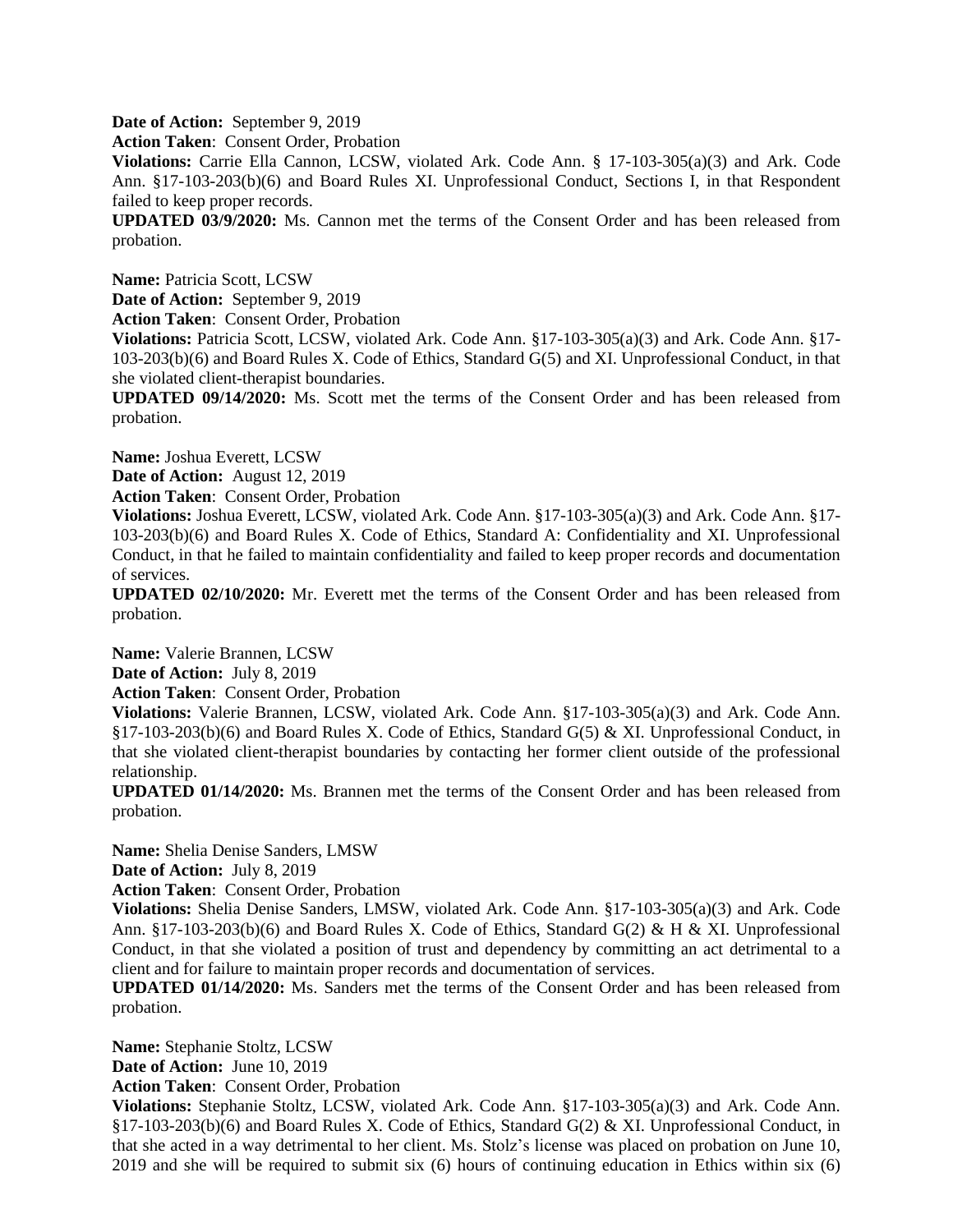months. Upon completion of all the conditions, Ms. Stolz's probationary status may be removed when she presents herself and the documents to the Board.

**UPDATED 12/10/2019:** Ms. Stoltz met the terms of the Consent Order and has been released from probation.

**Name:** Stacy Adams, LMSW

**Date of Action:** June 10, 2019

**Action Taken**: Consent Order, Probation

**Violations:** Stacy Adams, LMSW, violated Ark. Code Ann. §17-103-305(a)(3) and Ark. Code Ann. §17- 103-203(b)(6) and Board Rules X. Code of Ethics, Standard G(4) & XI. Unprofessional Conduct, in that she had a dual relationship with a client.

**UPDATED 12/10/2019:** Ms. Adams met the terms of the Consent Order and has been released from probation.

**Name:** Sharlyn Ann Woody, LCSW

**Date of Action:** April 8, 2019

**Action Taken**: Consent Order, Probation

**Violations:** Sharlyn Ann Woody, LCSW, violated Ark. Code Ann. §17-103-305(a)(3) and Ark. Code Ann. §17-103-203(b)(6) and Board Rules X. Code of Ethics, Standards G(5) & XI. Unprofessional Conduct, in that she violated client-therapist boundaries. Ms. Woody's license was placed on probation on April 8, 2019 and she will be required to submit six (6) hours of continuing education in Ethics and Boundaries within six (6) months. Upon completion of all of the conditions, Ms. Woody's probationary status may be removed when she presents herself and the documents to the Board.

**UPDATED 10/14/2019:** Ms. Woody met the terms of the Consent Order and has been released from the order.

**Name:** Bill W. House, LMSW

**Date of Action:** March 11, 2019

**Action Taken**: Consent Order to Surrender License

**Violations:** Bill W. House failed to comply with an Audit of continuing education hours. Mr. House's actions violated AR Code Ann. §17-103-203. (b)(8)(9), 304(e) and Rule IX.B. Since Mr. Howse failed to submit proof of the social work continuing education hours listed and Mr. Howse had submitted a request to surrender his license, the Board voted to issue a Consent Agreement for Mr. Howse to surrender his license. Mr. House signed the Consent Agreement to surrender his license and the Board voted to accept it. His license is surrendered as of March 11, 2019.

**Name:** Pamela Marie Wright, LCSW

Date of Action: February 11, 2019

**Action Taken**: Consent Order

**Violations:** Pamela Marie Wright's actions constitute a violation of Ark. Code Ann. § 17-103-305(a)(3) and Ark. Code Ann.  $\S 17-103-203(b)(6)$  and Board Rules X. Code of Ethics, Standard G(3) & XI. Unprofessional Conduct, in that Respondent had a romantic relationship with a former client within two years after termination of the professional relationship.

**UPDATED 08/12/2019:** Ms. Wright met the terms of the Consent Order and has been released from the order.

**Name:** Brittany Danielle Ewing, LMSW **Date of Action:** December 12, 2018 **Action Taken**: Consent Order

**Violations:** Brittany Danielle Ewing, LMSW, accessed records of a patient whose care she was not involved in. Ms. Ewing was previously in a relationship with the patient. Ms. Ewing was terminated from her job due to violation of federal HIPAA laws. Ms. Ewing's action violated Ark. Code Ann. 17-103- 305(a)(3) and Ark. Code Ann. 17-103-203(b)(6). Unprofessional Conduct, in that Ms. Ewing violated patient confidentiality by accessing patient records of whose care she was not involved. Ms. Ewing must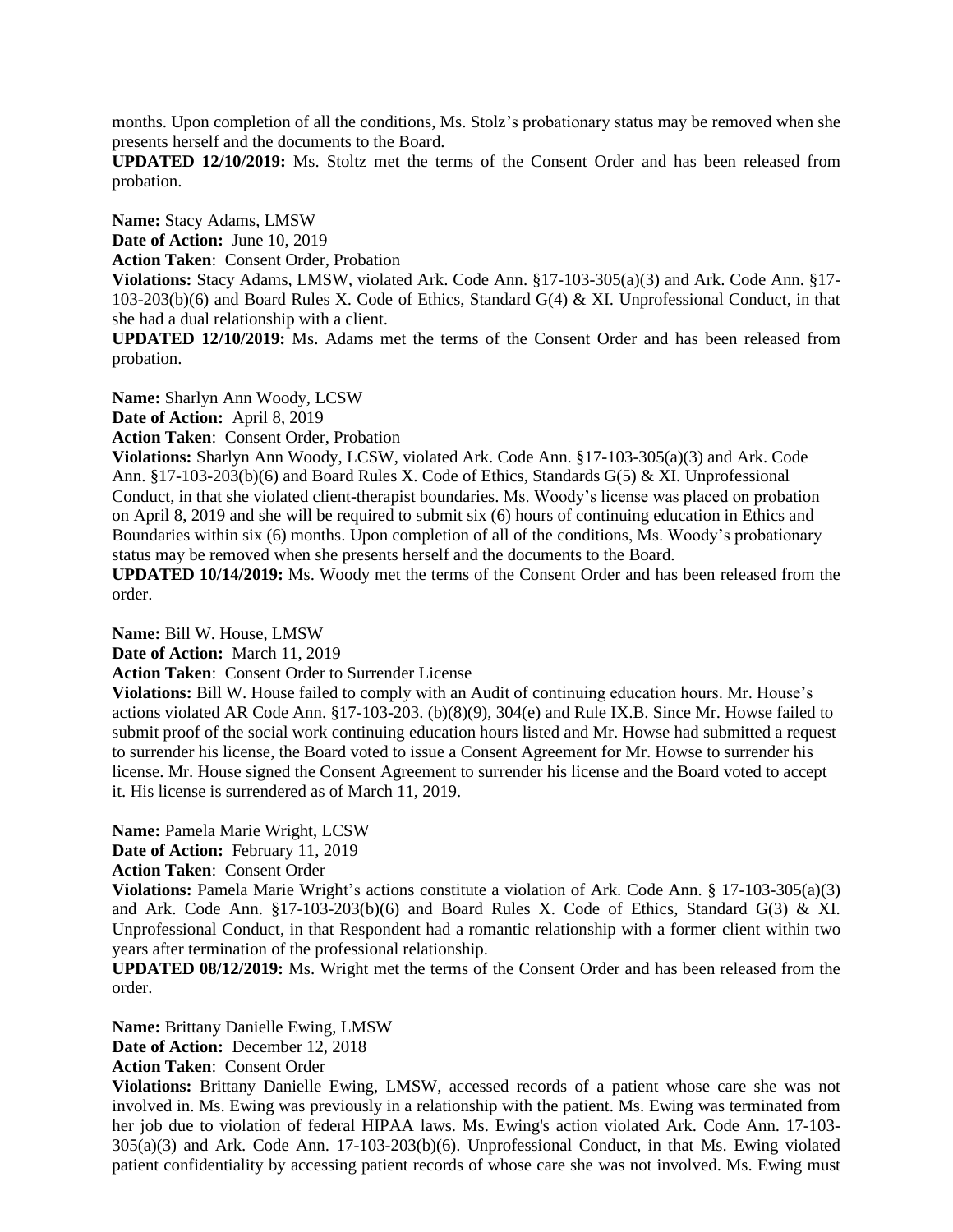obtain nine (9) hours of continuing education. These hours are to be three (3) hours in Ethics, three (3) hours in Confidentiality, and three (3) hours in HIPAA. These hours are in additional to the hours required for renewal of her license and are due within 6 months of the agreed upon consent agreement.

**UPDATED 08/12/2019:** Ms. Ewing met the terms of the Consent Order and has been released from probation and her license restored.

**Name:** Alicia Dawn Whitlock, LMSW

**Date of Action:** October 8, 2018

**Action Taken**: 2-Year Suspension of license

**Violations:** Alicia Dawn Whitlock accessed multiple patient confidential medical records of persons without permission and in violation of The Health Information Portability and Accountability Act ("HIPAA"). Ms. Whitlock's actions constitute a violation of Ark. Code Ann. §17-103-203 and Regulations X.A. and XI. H. Ms. Whitlock's license is placed on a 2-year suspension. During the 2-year suspension, Ms. Whitlock shall have monthly counseling sessions with an LCSW and obtain additional Continuing Education Hours as specified by the Board's Order.

**UPDATED 10/13/2020:** Ms. Whitlock met the terms of the Consent Order and has been released from probation.

**Name:** Mary Catherine Ross, LCSW

**Date of Action:** October 8, 2018

**Action Taken**: Consent Order

**Violations:** Mary Catherine Ross self-reported to the Social Work Licensing Board that she had tested positive at work for drug use and was in treatment. The Board also received a complaint from her employer notifying the board of the positive testing along with documentation errors and other concerns. The Boards investigation resulted in findings that Ms. Ross' actions violated Board Rule X. Code of Ethics, Standard E. 2.: A social worker must not provide social work services while under the influence of alcohol, other mind-altering or mood- altering drugs, or physical or psychological illness which impairs delivery of such services; X. Code of Ethics, Standard H.: A social worker shall make and maintain records of services provided to a client; XI. Unprofessional Conduct I.: Failing to keep proper records and documentation of services; and XI. Unprofessional Conduct A.: Violating the Code of Ethics adopted by the Board. A Consent Agreement was mailed to Ms. Ross. Ms. Ross signed acceptance agreeing to the Consent Agreement. The Consent Agreement placed Ms. Ross' license on probation for one (1) year, requires random drug screenings, requires attendance at a substance related recovery meeting on a weekly basis, and requires continued appointments with a therapist.

**UPDATED 11/04/2019:** Ms. Ross met the terms of the Consent Order and has been released from the order.

**Name:** Cheryl Ann Oswalt, LCSW

**Date of Action:** May 14, 2018

**Action Taken**: Consent Order

**Violations**: Ms. Oswalt entered into a Consent Order with the Board on April 27, 2018. The Board accepted the Order on May 14, 2018. Ms. Oswalt's actions constituted a violation of Ark. Code Ann. §17-103-305(a)(3), Engaging in a course of unprofessional conduct and Board Rule XI.I, failing to keep proper records and M, Giving or receiving, directly or indirectly, any fee, commission, rebate or other compensation for professional services not actually and personally rendered. Ms. Oswalt must complete six (6) additional hours of Social Work Continuing Education in Ethics, focusing on documentation. **UPDATED 8/13/2018:** Ms. Oswalt met the terms of the Consent Order and has been released from the

order.

**Name:** Mercedes Ray, LCSW **Date of Action:** April 9, 2018 **Action Taken**: Probation (6 months) **See update**

**Violations**: Ms. Ray's actions violated Arkansas Code Ann. 17-103-203 and Arkansas Social Work Regulations X. Code of Ethics/Standards of Practice: Standard G: Client Relationships, G.1.; G.2.; G.4.a.;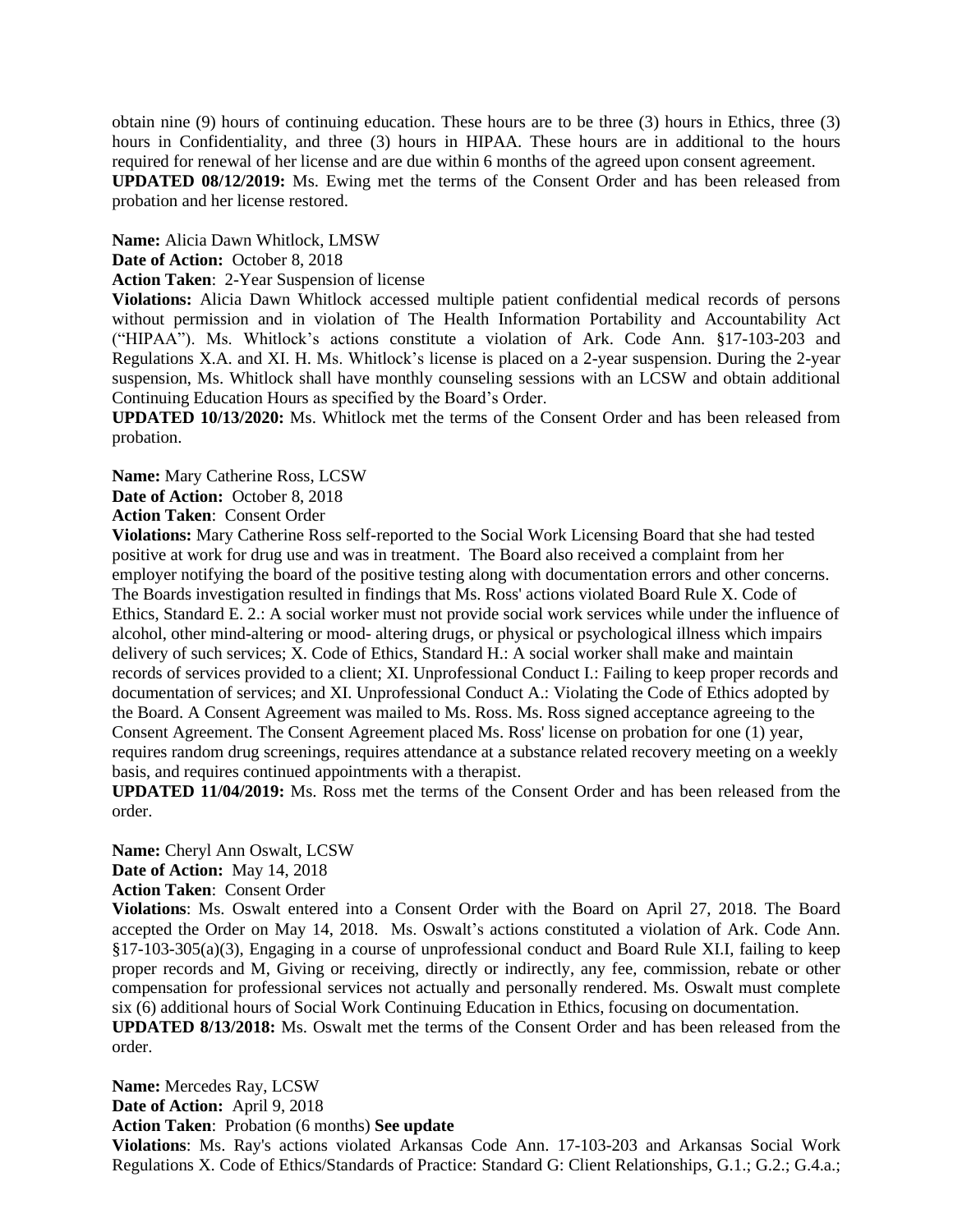G.4.c; G.5. and Regulation XI: Unprofessional conduct: L. Violating the Code of Ethics adopted by the Board. License was put on probation for 6 months. Ms. Ray must complete 6 months of weekly face-toface supervision. Ms. Ray will also be required to submit nine (9) additional Social Work Continuing Education hours related to client/therapist boundaries and Ethics.

**UPDATED 12/10/2018:** Ms. Ray did not meet the requirements of the Consent Order issued on April 13, 2018. Ms. Ray failed to complete the required social work continuing education hours in the required period. Ms. Ray's actions violated Arkansas Code Ann. 17-103-305(a)(3) and Arkansas Social Work Regulations XI: Unprofessional conduct, in that she failed to comply with an Order of the Board in regards to a disciplinary matter. The Board accepted a Consent Agreement on December 12, 2018. Ms. Ray's social work license is placed on probation and such status may be removed when the following conditions are met: A. Ms. Ray must complete six (6) hours of continuing education in Ethics. Documentation must be received by the Board no later than December 12, 2018. The Board will review when the requirements have been met.

**UPDATED 01/15/2019:** Ms. Ray met the terms of her Consent Orders dated April 13, 2018 and November 14, 2018 and has been released from the Orders and Probation.

**Name:** Nancy Sue Gitcho, LCSW 2464-C

**Date of Action:** April 9, 2018

**Action Taken**: Revocation

**Violations**: Ms. Gitcho entered into a Consent Order with the Board on September 11, 2017. Stipulations of the Consent Order were not met and social worker has failed to contact or respond to the Board. License revoked on April 9, 2018, at a Hearing on the matter.

**Name:** Sharon Harshberger, LCSW

**Date of Action:** March 12, 2018

**Action Taken**: Consent Order

**Violations**: Ms. Harshberger actions constituted a violation of Ark. Code Ann. §17-103-203 and Rule XI.B., Negligence in the practice work or practicing fraudulently or incompletely; Rule XI.I, failing to keep proper records and M, Giving or receiving, directly or indirectly, any fee, commission, rebate or other compensation for professional services not actually and personally rendered. Ms. Harshberger must complete nine (9) additional hours of Social Work Continuing Education, specifically three (3) hours of Ethics and six (6) hours focusing on documentation. Documentation is due December 31, 2018. Ms. Harshberger must also complete six (6) months of Supervision with an LCSW. Supervision is to be completed by December 31, 2018.

**UPDATED 01/15/2019:** Ms. Harshberger failed to meet any of the terms of the Consent Order she entered into with the Board on March 21, 2019. Ms. Harshberger has failed to reply with email or mail correspondence. Her social work license expired on December 31, 2018. The Board voted to notify Ms. Harshberger of her expired license and also inform her that should she wish to be licensed in Arkansas in the future she would be required to meet the terms of the Consent Order dated March 21, 2018 and any others that the Board may require prior to licensure.

**Name:** Emily Kaitlyn Wright, LMSW, 8078-M

**Date of Action:** November 13, 2017

**Action Taken**: Suspension

**Violations**: Ms. Wright's actions constitute a violation of Ark. Code Ann. § 17-103-203 and Board Regulation XI.B., K., and M., in that she completed notes on patient sessions that did not occur and submitted charges for services that had not been provided to clients.

**UPDATED 06/10/2019:** Ms. Wright failed to comply with the Board's Order. Ms. Wright's suspended license expired on May 31, 2019 and she is no longer authorized to practice social work or represent herself as a social worker in the State of Arkansas. Should Ms. Wright apply for license in the future, she would be responsible for completing the requirements of the Order and any additional requirements prior to licensure.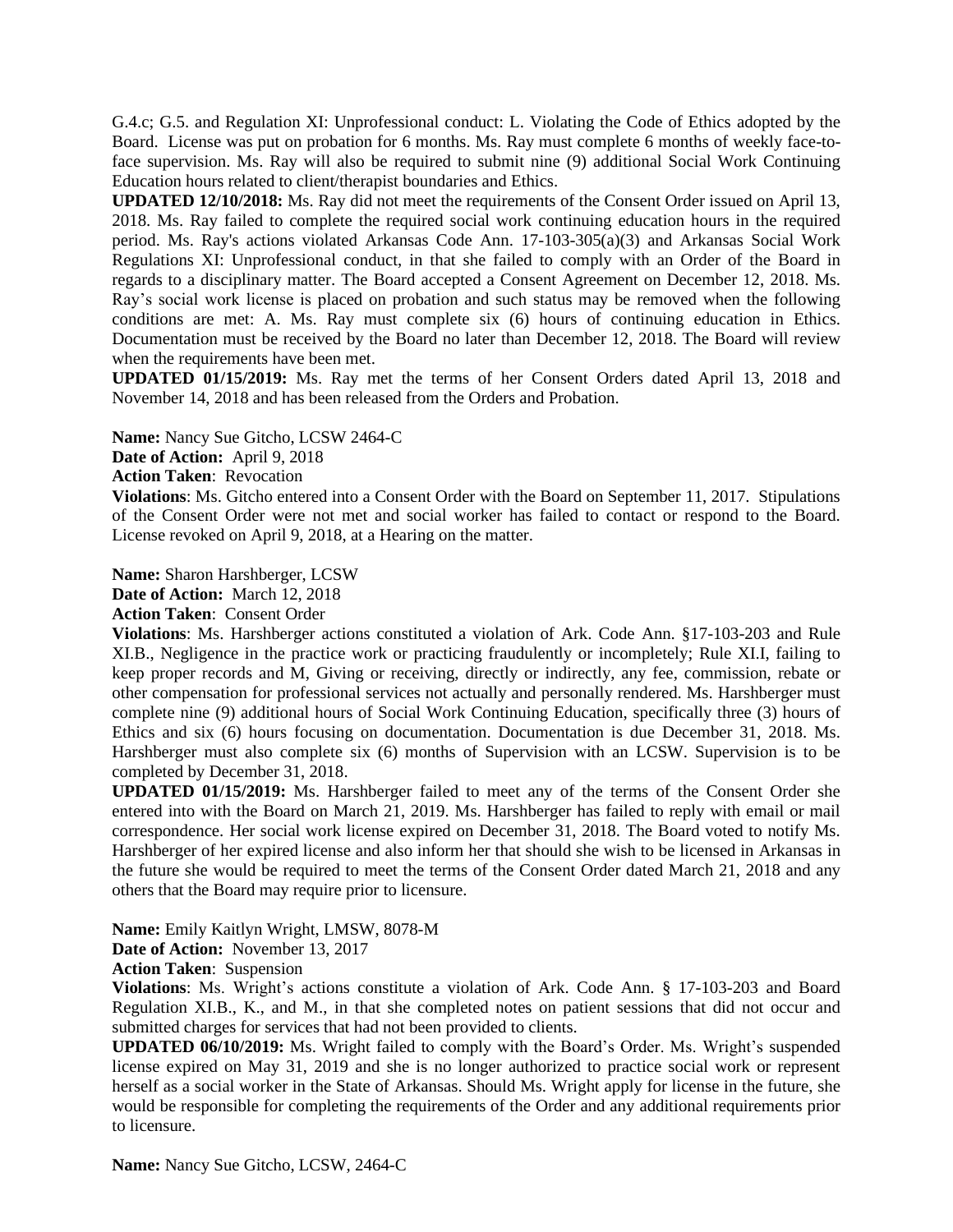**Date of Action:** September 11, 2017 **Action Taken**: Consent Order **Violations**: Ms. Gitcho's actions constitute a violation of Ark. Code Ann. § 17-103-203(b)(6), 17-103- 305(a)(3) and Board Ethics Standard X.G in that Respondent crossed boundary lines by driving a client to Fort Smith, acting as a friend to the client and even giving the client money (3 checks).

**Name:** Megan Lee Mitchell, LMSW **Date of Action:** September 11, 2017 **Action Taken**: Letter of Reprimand **Violations**: Ms. Mitchell entered into a Consent Order for a Letter of Reprimand. Ms. Mitchell failed to comply with an Audit of continuing education hours. Ms. Mitchell's actions violated AR Code Ann. §17- 103-203. (b)(8)(9) and Rule IX.B.

**Name:** Kyle Patrick Francis, PLMSW **Date of Action:** August 14, 2017 **Action Taken**: Consent Order **Violations:** Background waiver request approved. Consent Order issued with stipulations. **UPDATED:** Stipulations met. Mr. Francis was released from the Consent Order on 1/13/2020.

**Name:** Sky Marie Collins, LMSW, 6686-M

**Date of Action:** August 14, 2017

**Action Taken**: Consent Order

**Violations:** Ms. Collin's conduct constituted a violation of the Arkansas Social Work Licensing Board Code of Ethics/Standards for Practice, Board Regulation X.H and XI.I, which provides that a social worker shall make and maintain records of services provided to a client.

**UPDATED 2/12/2018:** Ms. Collins met the terms of the Consent Order and has been released from the order.

**Name:** Ashley Danelle Dicks, LCSW, 3726-C **Date of Action:** July 12, 2017 **Action Taken**: Consent Order **Violations**: Violation of Ark. Code Ann. §17-103-203(b)(6), 17-103-305(a)(3) and Rule XI.K. Ms. Dicks did not properly terminate her social worker-client relationships resulting in abandonment of clients. **UPDATED 8/14/2017:** Ms. Dicks met the terms of the Consent Order and has been released.

**Name:** Laura April Combs, LCSW, 3590-C **Date of Action:** March 13, 2017 **Action Taken**: License Revoked **Violations**: Violation of Ark. Code Ann. §17-103-305(a)(3) Engaging in a course of unprofessional conduct as defined by the rules established by the board or violation of the code of ethics made and published by the board. Rule X. Code of Ethics/Standards for Practice Standard A. Confidentiality and Standard XI. H Failing to maintain confidentiality. Licensee cannot reapply for licensure with this Board for not less than thirty (30) years.

**Name:** Jackie Suzanne Friend, LCSW, 2612-C

**Date of Action: February 13, 2017** 

**Action Taken**: License Revoked

**Violations**: Violation of Ark. Code Ann. §17-103-305(a)(3) Engaging in a course of unprofessional conduct as defined by the rules established by the board or violation of the code of ethics made and published by the board. Rule X. Code of Ethics/Standards for Practice Standard A. Confidentiality and Standard XI. H Failing to maintain confidentiality. Licensee cannot reapply for licensure with this Board for not less than five (5) years.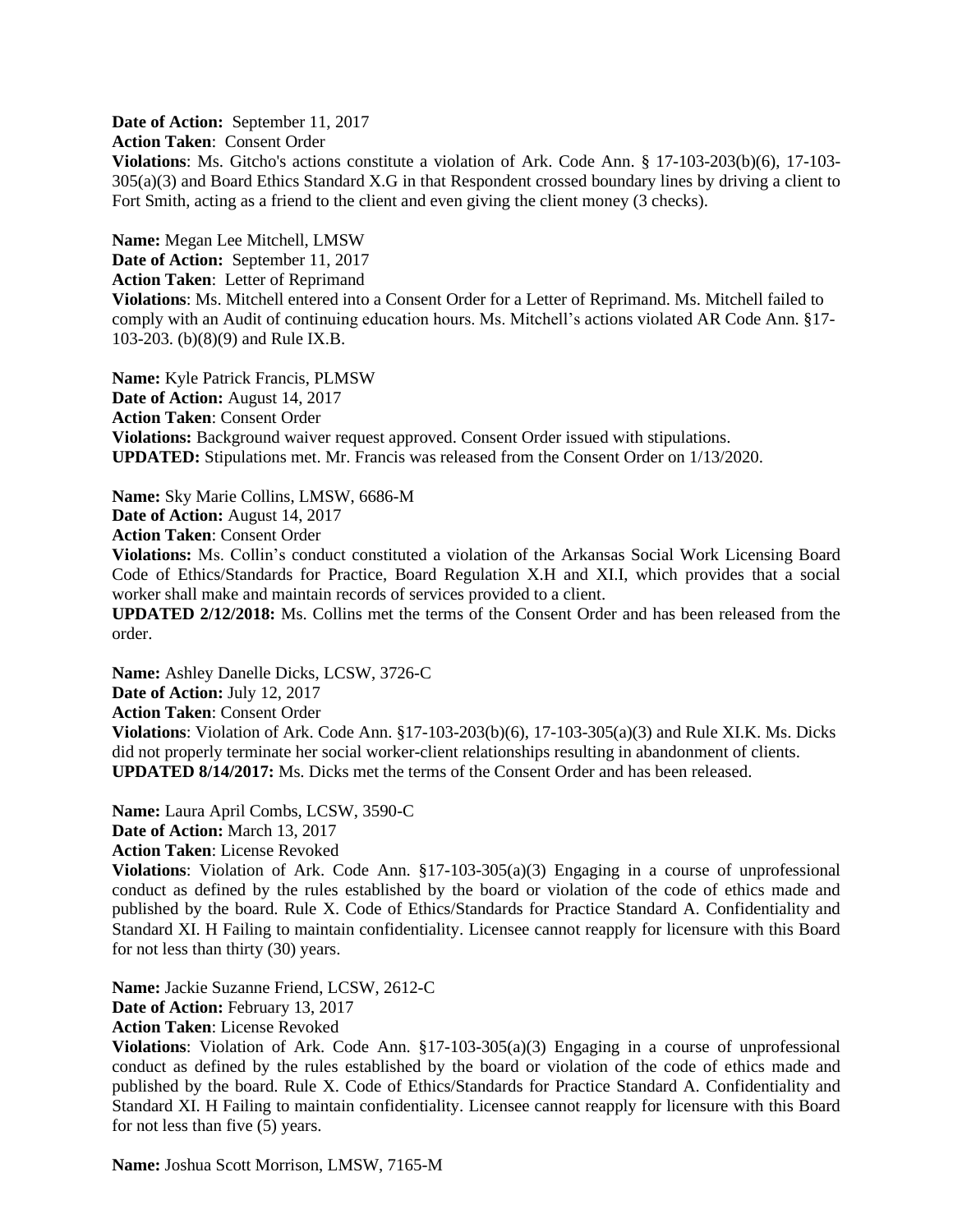**Date of Action:** January 10, 2017

**Action Taken**: License Revoked

**Violations**:Mr. Morrison violated Ark. Code Ann. §17-103-305(3) as well as Rule X.G because of a relationship with a client. Mr. Morrison's actions constitute a violation of Ark. Code Ann. §17-103- 305(a)(3) for violating the boundary between professional and client. Licensee cannot reapply for licensure with this Board for not less than thirty (30) years.

**Name:** Marcileno K. Reed, LMSW, 1075-M

**Date of Action:** November 14, 2016

**Action Taken**: Letter of Reprimand

**Violations**: Mr. Reed was issued a Letter of Reprimand. Failure to comply with an Audit of Continuing Education hours. Mr. Reed's actions violated AR Code Ann. §17-103-203. (b)(8)(9) and Rule IX.B.

**Name:** Nicole Emily Petersen, LMSW, 2147-M

**Date of Action:** November 14, 2016

**Action Taken**: Letter of Reprimand

**Violations**: Ms. Petersen was issued a Letter of Reprimand. Failure to comply with an Audit of Continuing Education hours. Ms. Petersen's actions violated AR Code Ann. §17-103-203. (b)(8)(9) and Rule IX.B.

**Name:** Laura Suzanne Bewley, LMSW, 20196-M

Date of Action: October 10, 2016

**Action Taken**: Consent Agreement Probation and drug screening

**Violations**: Violation of Ark. Code Ann. §17-103-305(a)(3), Violation of the Arkansas Social Work Licensing Board Code of Ethics/Standards for Practice, Board Regulation X.E.2, which provides that a social worker must not provide social work services while under the influence of alcohol, other mindaltering or mood-altering drugs, or physical or psychological illness, which impairs delivery of such services. Ms. Bewley license will be on probation from October 10, 2016 until October 10, 2017. Ms. Bewley consented to random drug screening for one-year effective October 10, 2016. A drug assessment is required to be submitted within 30 days of the agreement. Ms. Bewley must also obtain six additional hours of social work continuing education in Ethics, focusing on the areas of drug and alcohol use as well as impaired professional.

**UPDATED 2/12/2018:** Ms. Bewley met the terms of the Consent Order and has been released from the order.

**Name:** Jackie Suzanne Friend, LCSW, 2612-C

**Date of Action:** September 12, 2016

**Action Taken**: Consent Agreement

**Violations**: Violation of Ark. Code Ann. §17-103-305(a) which states, The Arkansas Social Work Licensing Board may refuse to issue or renew a license or may revoke or suspend a license issued under this chapter or may impose other appropriate restrictions or additional imposition, including without limitation supervision, probation, counseling, reporting, drug screening, and additional continuing education for any of the following reasons: (3) Engaging in a course of unprofessional conduct as defined by the rules established by the board or violation of the code of ethics made and published by the board. and Board Rule XI.E. Definition of Unprofessional Conduct, Misrepresenting type or status of education, training, expertise, licensure, or professional affiliations. Ms. Friend must obtain 6 additional hours of social work continuing education within nine (9) months. These are to be in Ethics and must be face-toface. These 6 hours are in addition to the 48 hours required for renewal of her license.

**Name:** Laura April Combs, LCSW, 3590-C

**Date of Action:** September 12, 2016

**Action Taken**: Consent Agreement:

**Violations**:Violation of Ark Ann. §17-103-305(a) which states, The Arkansas Social Work Licensing Board may refuse to issue or renew a license or may revoke or suspend a license issued under this chapter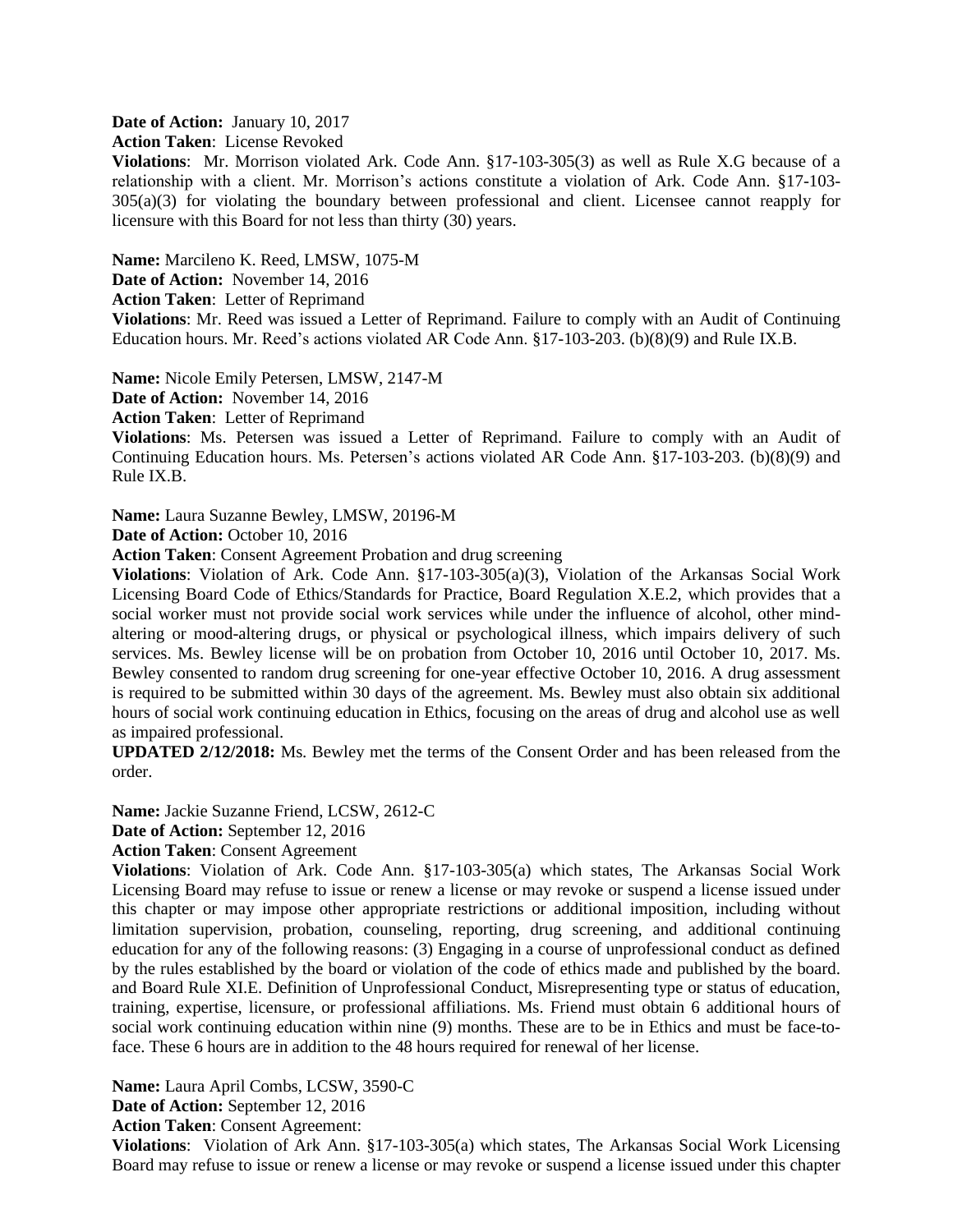or may impose other appropriate restrictions or additional imposition, including without limitation supervision, probation, counseling, reporting, drug screening, and additional continuing education for any of the following reasons: (3) Engaging in a course of unprofessional conduct as defined by the rules established by the board or violation of the code of ethics made and published by the board. and Board Rule XI.B Definition of Unprofessional Conduct: Negligence in the practice of social work or practicing fraudulently or incompetently. Ms. Combs must obtain 6 additional hours of social work continuing education in the area of boundary issues and must be face-to-face. These 6 hours are in addition to the 48 hours required for renewal of her license.

**Name:** Cheryl Felder Stuart, LSW, 1569-B **Date of Action:** August 8, 2016 **Action Taken**: License Surrendered **Violations**:Consent Agreement to Surrender signed after failure to comply with Board request. (Audit of Social Work Continuing Education)

**Name:** Boyd V. Ford, LMSW, 2414-M **Date of Action:** August 8, 2016 **Action Taken**: License Revoked **Violations**:Failure to comply with Board request. (Audit of Social Work Continuing Education)

**Name:** Douglas E. Watkins, LCSW, 1540-C **Date of Action:** August 8, 2016 **Action Taken**: License Suspended **Violations**:Failure to comply with Board request. (Audit of Social Work Continuing Education)

**Name:** Robert E. Pruitt, Jr., LMSW, No. 7492-M **Date of Action:** June 13, 2016 **Action Taken**: Consent Agreement to Surrender License **Violations**: Mr. Pruitt had written the Board a request to surrender his social work license. A Consent Agreement was signed by Mr. Pruitt and approved by the Board.

**Name:** Shirley Anne McMurray, No. 2613-C **Date of Action:** May 9, 2016

**Action Taken**: Consent Agreement

**Violations:** Shirley Anne McMurray resigned her position without providing notice to her employer and Ms. McMurray failed to close and transfer her clients. Ms. McMurray's actions constitute a violation of Ark. Code Ann. § 17-103-305(a)(3) and Arkansas Social Work Licensing Regulations XI.K. in that she neglected or abandoned a client who was under her care. and constitute a violation of Ark. Code Ann. § 17-103-305(a)(3), Arkansas Social Work Licensing Regulations XI.L., and Arkansas Social Work Licensing Regulations X.G.2 in that she violated such positions of trust and dependency by committing acts detrimental to clients. Ms. McMurray signed a consent order which the Board accepted, requiring her to complete 1 year of LCSW Supervision and 6 additional hours of continuing education in the area of client abandonment and termination of the therapist-client relationship.

**Action Update:** 6/12/2017 Terms of Consent agreement met and Ms. McMurray has been released from the Consent Agreement.

**Name:** Lauren Jones Carroll, No. 2333-C

**Date of Action:** May 9, 2016

**Action Taken**: Consent Agreement 8/8/2016: License Surrendered

**Violations:** Lauren Jones Carroll violated Ark. Code Ann. §17-103-105(1) in that she represented herself to be a licensed social worker and engaged in the practice of social work, during a period of time in which her license was expired and, therefore, she was not licensed. Her actions constitute a violation of Ark. Code Ann. §17-103-301(a) in that a person shall not practice or offer to practice social work unless the person is licensed. Ms. Carroll signed a consent order which the Board accepted, requiring her to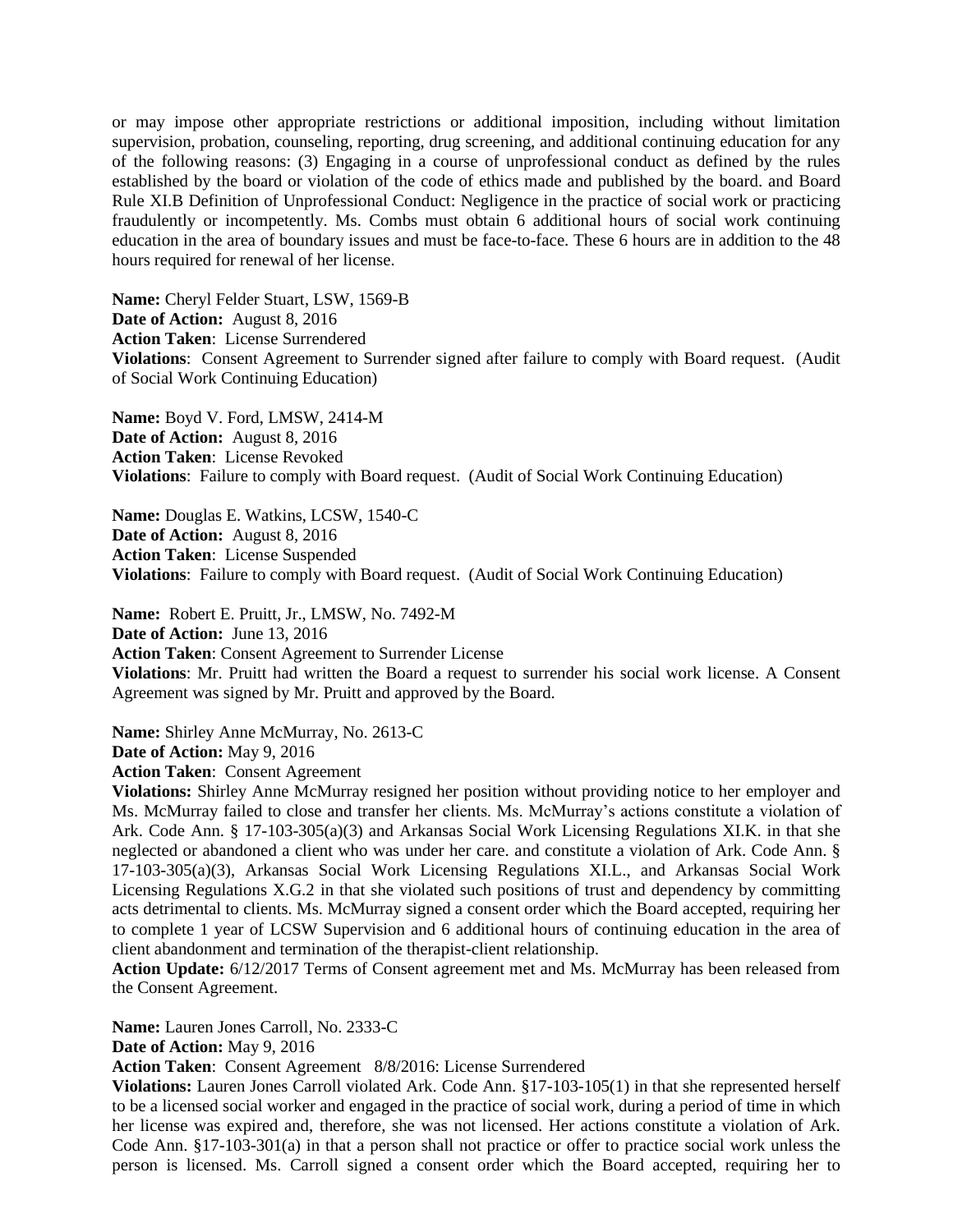complete 1 year of LCSW Supervision and 12 additional hours of continuing education in the area of client abandonment and termination of the therapist-client relationship.

**Updated:** On July 15, 2016 Ms. Carroll entered into a Consent to Surrender agreement. The Board accepted on July 19, 2016. Her license to practice social work in the State of Arkansas expired on July 19, 2016 and she is no longer eligible to practice social work. Under the terms of the Consent to Surrender if she applies for licensure in the future she will be required to comply with the terms of the Consent Agreement dated May 9, 2016.

**Updated: 8/8/2016:** Lauren Jones Carroll entered into a Consent Agreement with the Social Work Licensing Board on May 9, 2016. The Consent Agreement required monthly reports to be submitted. Ms. Carroll failed to submit the documentation required. Ms. Carroll voluntarily surrendered her license by signing the Consent to Surrender. Terms of the Consent are that should she reapply for license she will be subject to all the terms and stipulations of the Consent Agreement dated May 9, 2016.

**Name:** Lauren Karla Davis, No. 7143-M (Lauren Burnette)

**Date of Action:** May 9, 2016

**Action Taken**: Consent Agreement

**Violations:** Lauren Karla Davis left her employment without proper termination with clients and without records being completed. Ms. Davis' actions constitute a violation of Ark. Code Ann. § 17-103-305(a)(3) and Arkansas Social Work Licensing Regulations XI.I. in that she failed to keep proper records and documentation of services provided; constitute a violation of Ark. Code Ann. § 17-103-305(a)(3) and Arkansas Social Work Licensing Regulations XI.K. in that Respondent neglected or abandoned a client who was under Respondent's care; and constitute a violation of Ark. Code Ann. § 17-103-305(a)(3), Arkansas Social Work Licensing Regulations XI.L., and Arkansas Social Work Licensing Regulations X.G. and X.I. in that Respondent's actions were detrimental to her clients and Respondent did not maintain records of services provided to clients. Ms. Davis signed a consent order which the Board accepted, requiring her to complete 6 months of LCSW Supervision and 6 additional hours of continuing education in the area of client abandonment and termination of the therapist-client relationship.

**Updated 8/14/2017**: Terms and conditions of the Consent Order have been met and Ms Davis (now Burnette) has been released from the Order.

**Name:** Bridget Kyle Shelnut, LMSW, No. 5613-M

**Date of Action:** April 11, 2016

**Action Taken**: Consent Agreement

**Violations**: Ark. Code Ann. § 17-103-305(3) and Rule XI.I. Ms. Shelnut failed to keep proper records and documentation of services. A Consent Agreement was entered into ordering LCSW supervision for one year beginning May 1, 2016 and completion of six hours of education in the area of ethics prior to her license renewal on October 31, 2016.

**Action Update:** 6/12/2017 Terms of Consent agreement met and Ms. Shelnut has been released from the Consent Agreement.

**Name:** Joseph Graham, LCSW, No. 2153-C **Date of Action:** March 14, 2016

**Action Taken**: Letter of Reprimand

**Violations**: Mr. Graham entered into a Consent Order for a Letter of Reprimand. Failure to comply with an Audit of Continuing Education hours. Mr. Graham's actions violated ARK. Code Ann. §17-103-304. Expiration and renewal. (e) and ARK Regulation IX. Continuing Education Guidelines: §17-103-203.  $(B)(4)$ .

**Name:** Nancy L. Webb, LCSW No. 1612-C **Date of Action:** February 8, 2016 **Action Taken**: Consent Order

**Violations**: Ms. Webb's actions constitute a violation of ARK. Code Ann. § 17-103-203 and Rule XI.B in that she billed for individual and group therapy services provided by social work interns.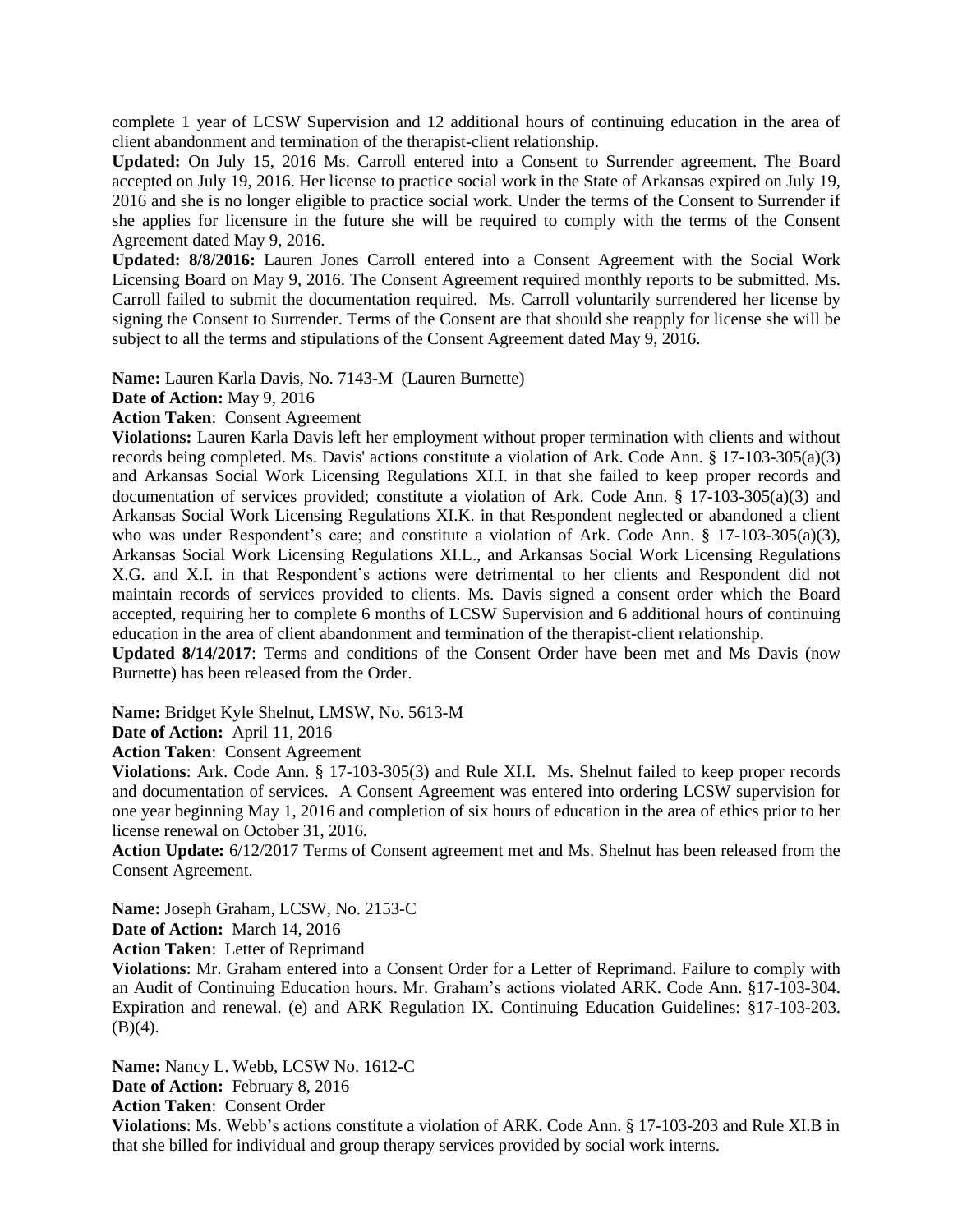**Name:** Robert E. Pruitt, Jr., LMSW, No. 7492-M **Date of Action:** 12/30/2015 **Action Taken**: Probation.

Mr. Pruitt applied for LMSW licensure on January 30, 2015 and his application was denied on February 9, 2015 because he surrendered his license in 2010. Mr. Pruitt appealed and was granted a hearing. A hearing was held on May 11, 2015. The Board order granted Mr. Pruitt to proceed to seek a LMSW license subject to specific conditions including his license being place on probation for four years from the issued date. Additional requirements are 12 additional continuing education hours, Supervision by a LCSW, and 6 months of therapy with a mental health therapist with a minimum of 20 visits over the sixmonth period.

#### **Name:** Lesa Lackey Doan

**Date of Action:** September 14, 2015

**Action Taken**: License Suspended for Two-Weeks (September 20-October 3, 2015); One-year Probation effective September 14, 2015; additional Continuing Education

**Violations**: Ms. Doan entered into a Consent Order without admission of liability to resolve a complaint alleging she violated various sections of the Arkansas Social Work Licensing Act and Regulations, including Regulations XI.I Failing to keep proper records and documentation of services; XI.M Giving or receiving, directly or indirectly, any fee, commission, rebate or other compensation for professional services not actually and personally rendered; XI.L Violating the Code of Ethics adopted by the Board. The Consent Order places Ms. Doan's license on probation for one year from date signed by the Board, suspends Ms. Doan's license for a period of two (2) consecutive weeks, to be served beginning five business days following the execution of the Consent Order and required Ms. Doan to obtain 12 additional hours of social work continuing education with at least four hours in the area of ethics. These hours are in additional to and not counted toward the continuing education hours required for renewal of Respondent's license.

**UPDATED September 16, 2016**: Ms. Doan has completed all requirements of the consent order and her license is fully restored.

**Name:** Tausha Helton

**Date of Action:** August 10, 2015

**Action Taken**: License Suspended for 5-Days (August 17-21, 2015)

Violations: Ms. Helton violated Arkansas Social Work Licensing Regulation XI.K. which defines unprofessional conduct as "neglecting or abandoning a client in need of immediate care or who is under the social worker's care." and Arkansas Social Work Licensing Regulation X.G.2. states that "a social worker must not violate such positions of trust and dependency by committing any act detrimental to a client, student or supervisee."

**UPDATED January 10, 2017:** Ms. Helton has completed all requirements of the consent order and her license is fully restored.

**Name:** Jamie LeAne Deere, LSW

**Date of Action:** June 8, 2015

**Action Taken**: License Suspended

**Violations:** Licensee violated the Social Work Licensing Act and engaged in unprofessional conduct as prohibited by Ark. Code Ann. § 17-103-305 and Regulation XI.P., in that Ms. Deere failed to comply with the Board's Order by submitting her reports in an untimely manner.

**Updated:** Ms. Deere entered into a Consent Order to voluntarily surrender her social work license.

**Name:** Benjamin Robert Moore **Date of Action:** May 11, 2015 **Action Taken**: Consent Order to Revocation of License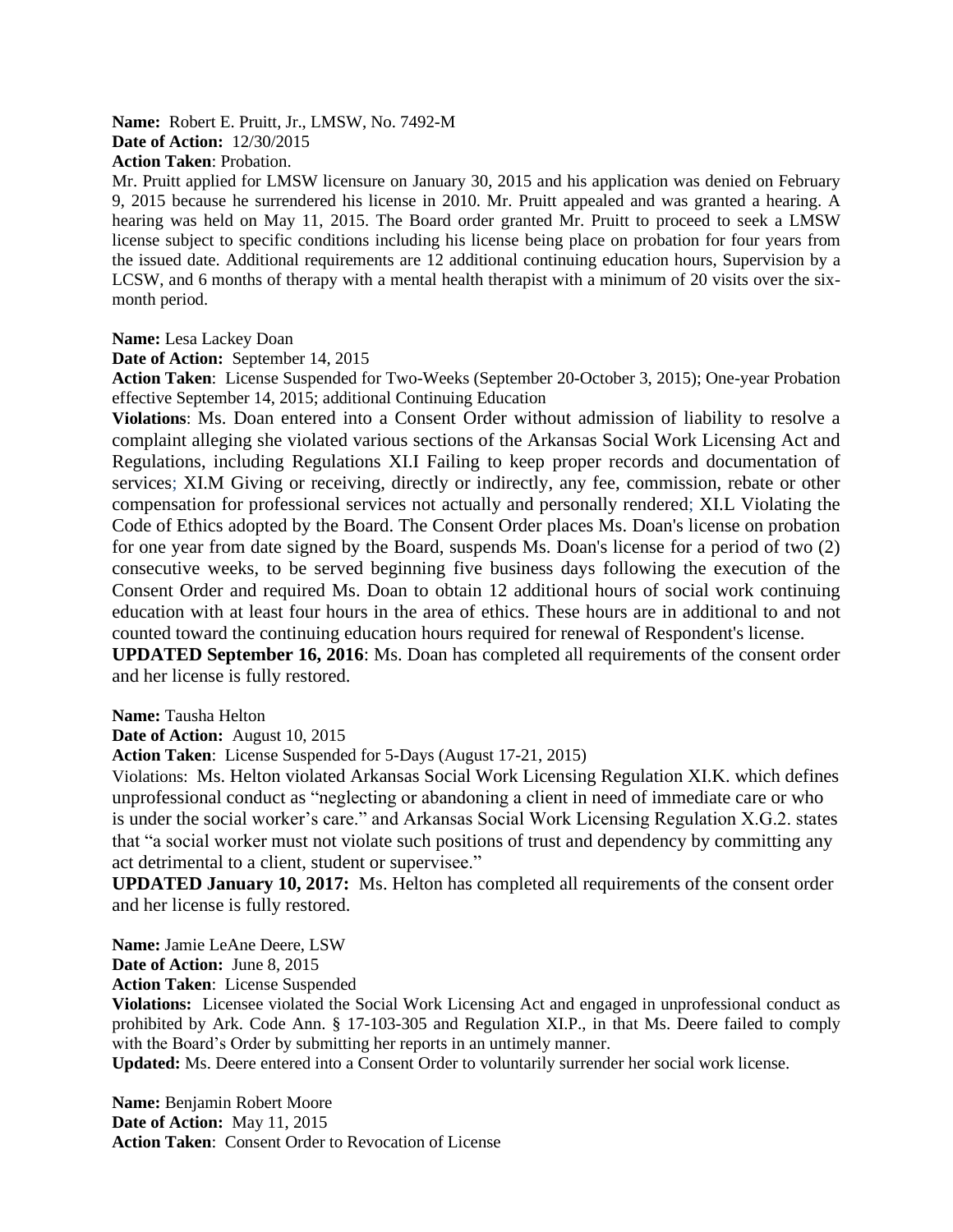**Violations:** Benjamin Moore violated the Social Work Licensing Act and engaged in unprofessional conduct as prohibited by Ark. Code Ann. § 17-103-305 and Board Rules XI.L and X.G.2; Mr. Moore violated the Social Work Licensing Act and engaged in unprofessional conduct as prohibited by Ark. Code Ann. § 17-103-305 and Board Rules XI.L and X.G.5

**Name:** Jamie LeAne Deere, LSW Date of Action: February 9, 2015 **Action Taken**: Consent Order **Violations:** Licensee violated the Social Work Licensing Act and engaged in unprofessional conduct as prohibited by Ark. Code Ann. § 17-103-305 and Regulation XI and X.E.2. by presenting to work to perform services as a social worker while under the influence of alcohol. Additional requirements for reporting placed on licensee.

**Name:** Janet Lynn Inman, LSW Date of Action: February 9, 2015 **Action Taken**: Letter of Reprimand **Violations**:Failure to comply with Board request. (Audit of Social Work Continuing Education)

**Name:** Lewis W. Hyde **Date of Action:** August 22, 2014 **Action Taken**: Revocation **Violations:** Mr. Hyde's actions constitute a violation of the Social Work Licensing Act, Ark. Code Ann. §17-103-305, and the following Board Rules: XI.L and X.G.2., in that he violated his position of trust and dependency by committing acts detrimental to a client; Board Rules XI.L and X.G.5., in that he violated client-therapist boundaries; and Board Rules XI.H and X.A.1., in that he failed to maintain confidentiality and safeguard information given by clients.

**Name:** Laura D. Baker, LSW **Date of Action:** August 11, 2014 **Action Taken**: Letter of Reprimand **Violations**:Failure to comply with Board request. (Audit of Social Work Continuing Education)

**Name:** Elizabeth Nicole Hickey **Date of Action:** August 11, 2014 **Action Taken**: Probation **Violations**:Ms. Hickey's actions violated A.C.A. 17-103-305(a) and A.C.A. 17-103-307(f)(24). **Updated**: October 12, 2015. Ms. Hickey has successfully completed the requirements of the Consent Order and is now released from those requirements effective October 12, 2015.

**Name:** Karen Melissa Moon, AKA Melissa Moon Rowland **Date of Action:** July 14, 2014 **Action Taken**: Revocation

**Violations**:Ms. Moon's actions violated A.C.A. 17-103-305 and Board Rules XI and X due to her engaging in a sexual relationship with a former client within two years of terminating the professional relationship. Ms. Moon may not apply for licensure in Arkansas for 25 years.

**Updated**: In November of 2019 Ms. Moon requested the Board review her case and the penalty of 25 year revocation. The Board voted to allow Ms. Moon the opportunity to apply for licensure again and they would consider it at that time. Ms. Moon applied and was granted approval to test for the exam and given stipulations. Ms. Moon gained licensure in December of 2019.

**Name:** Erin M. DeGostin (Name changed to Erin DeGostin Lytle 6/02/2016) **Date of Action:** August 28, 2014 **Action Taken**: Consent to Drug Screening. **Violations**:One-year consent order entered into from date license was issued.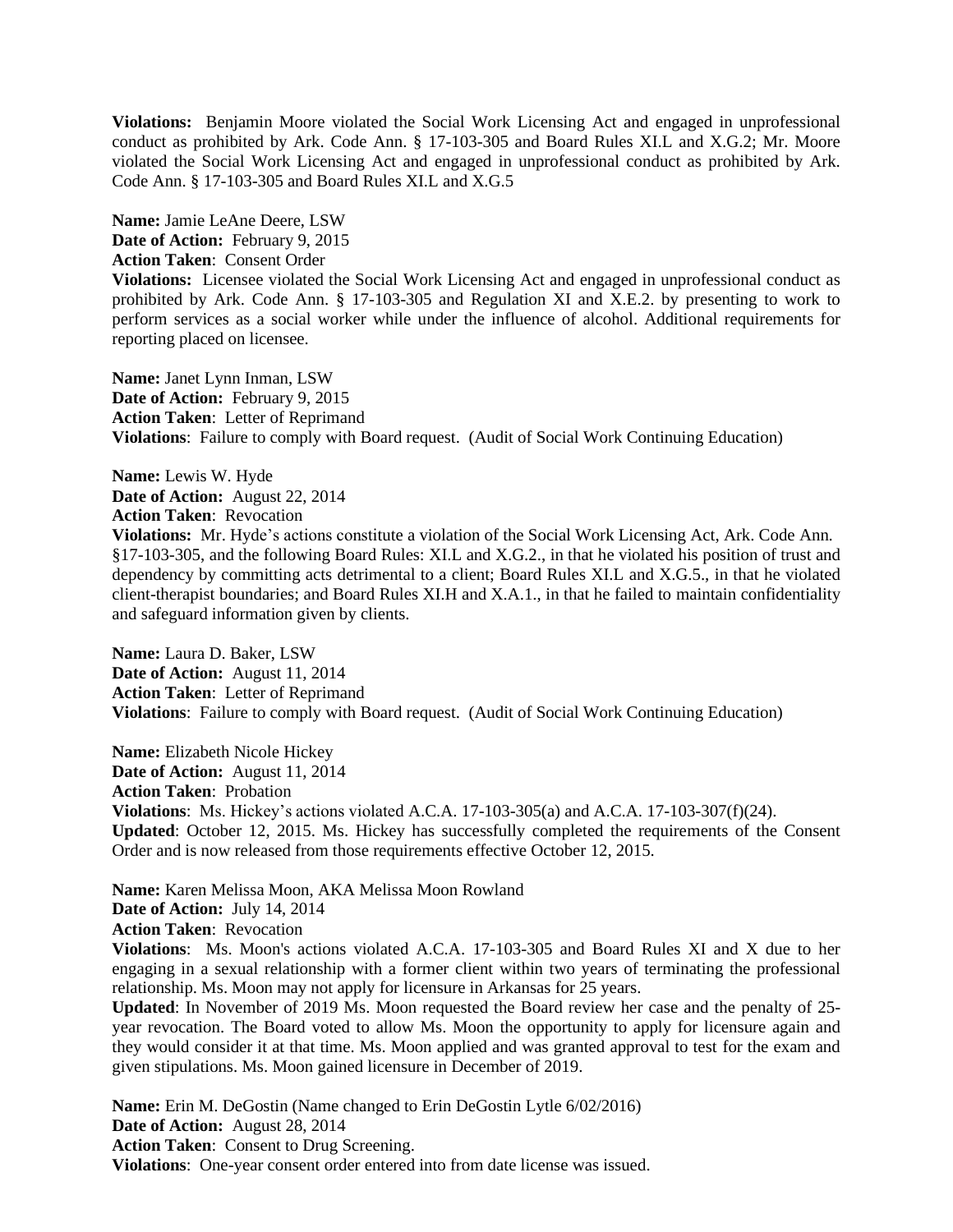**Updated**: September 14, 2015. Ms. DeGostin has successfully completed the requirements of the Consent Order and is now released from those requirements effective September 14, 2015.

**Name:** Caleigh Bysshye Catt, AKA Caleigh Romine **Date of Action:** June 9, 2014 **Action Taken**: Revocation **Violations**:Failure to comply with Board request. (Audit of Social Work Continuing Education)

**Name:** Jessica Elaine Ronk (Lester-Ronk) **Date of Action:** May 5, 2014

**Action Taken**: Consent Order Suspension

**Violations:** On or about February 28, 2014, Ms. Ronk was arrested and charged with False Imprisonment in the First Degree, a Class C Felony, in connection with the detention of her mother-inlaw. In lieu of an emergency hearing, Ms. Ronk agreed to a temporary suspension of her social work license until such time as a full hearing on the merits may be had. Consent order was agreed upon effective May 5, 2014.

**Updated**: Licensee was found to be a victim and charges were dismissed against her.

**Name:** Pamela G. Harness

**Date of Action:** February 10, 2014

**Action Taken**: Consent Order Letter of Reprimand

**Violations:** Violation of A.C.A. §17-103-105 (1) prohibits individuals from practicing social work or representing themselves to the public as social workers without being licensed by the Social Work Licensing Board. Violation of A.C.A. §17-103-301 – No individual shall practice or offer to practice social work within the meaning of this chapter unless he is licensed, a student under the provisions of this chapter, or otherwise entitled under subsections (b) and (c) of this section. Ms. Harness practiced social work and/or represented herself to the public as a social worker without being licensed between the dates of January 1, 2014 and January 6, 2014.

**Name:** Jennifer Brooke Dziubanek

**Date of Action:** December 9, 2013

**Action Taken**: Consent Order – Drug Screening for one year.

**Violations:** Violation of Board Regulation Section X(E)(2). A social worker must not provide social work services while under the influence of alcohol, other mind-altering or mood-altering drugs, or physical or psychological illness which impairs delivery of such services.

**Update**: A hearing was held on April 14, 2014. It was found that Ms. Dziubanek violated the Social Work Licensing Act and engaged in unprofessional conduct as prohibited by Ark. Code Ann. § 17-103- 305 and Regulation XI by failing to submit to a drug screening within the requisite timeframe as required by the Consent Order. Ms. Dziubanek was order to submit to one additional year of random drug screening to conclude on December 9, 2015. Ms. Dziubanek's license was ordered suspended for a total of seven days. Suspension was to begin on the  $31<sup>st</sup>$  day following notification service of the Findings of Fact, Conclusions of Law and Order. The suspension was appealed and Circuit Court of Washington County Civil Division upheld the Board decision. Suspension was served.

**Update**: 12/14/2015, Ms. Dziubanek met all requirements of previous orders.

### **Name:** William Michael Leatherwood

**Date of Action:** August 12, 2013

**Action Taken**: Two-Year Probationary status once license issued. Random Drug Screenings for the period of probation. Attend Alcoholics Anonymous or Narcotics Anonymous three times per week during probationary period. Contact with sponsor one time per week during probationary period. Must engage in individualized therapy focusing on the areas of addiction, dual relationships, appropriate boundaries and ethics for three months. Upon licensure, must complete six additional hours of continuing education. Must obtain LCSW supervision on a weekly basis during the probationary period.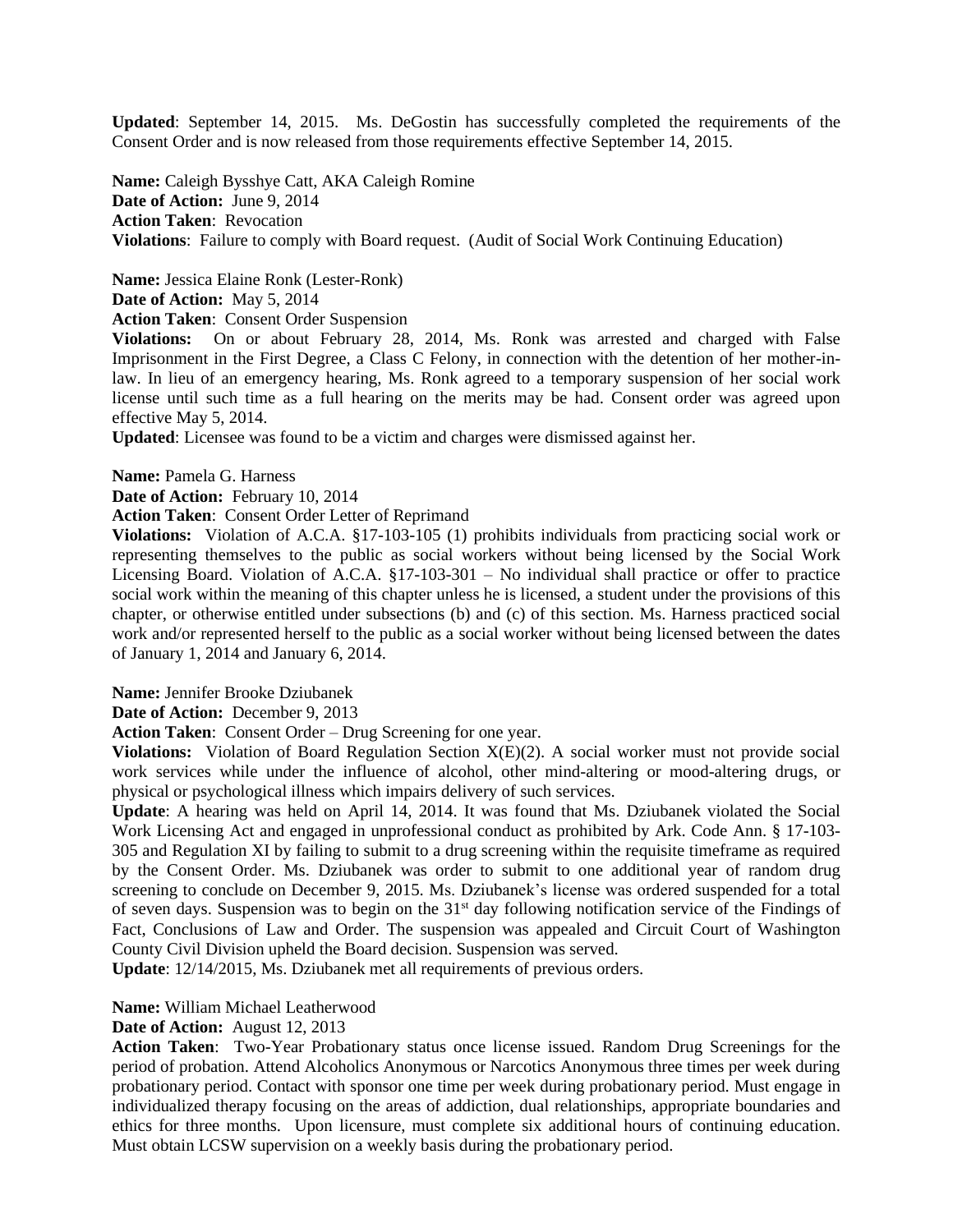**Violations:** Violation of Board Regulation Section XI and Social Work Licensing Code of Ethics. Violation of Board Regulation Section X, Standard G, which states that licensed social workers are prohibited from exploiting clients for personal gain, violating the trust and dependency inherent in the relationship by committing any act detrimental to a client, and generally violating client-therapist boundaries.

**Update**: 12/14/2015, Mr. Leatherwood met all requirements of the Board's Order and his license is full restored.

**Name:** Thomas Burns **Date of Action:** August 12, 2013 **Action Taken**: Revocation

**Violations:** Violation of Board Regulation Section XI, unprofessional conduct in the practice of social work includes, but is not limited to, the following: (B) Negligence in the practice of social work or practicing fraudulently or incompetently; (I) Failing to keep proper records and documentation of services; (M) Giving or receiving, directly or indirectly, any fee, commission, rebate or other compensation for professional services not actually and personally rendered; and Violating the Code of Ethics adopted by the Board. Regulation Section X, Standard G (1) The Code of Ethics adopted by the Board provides that "relationships with clients, students and supervisees must not be exploited by the social worker for personal gain." The Code of Ethics adopted by the Board provides that "[a] social worker must not violate client-therapist boundaries."

**Name:** Victoria Jeanette Hall **Date of Action:** July 8, 2013 **Action Taken**: Surrender of License **Violations**:Victoria Jeanette Hall was found to have violated Ark. Code Ann. § 17-103-305(a) Ark. Code Ann. § 17-103-305(b), and Ark. Code Ann. § 17-103-305(c), and Social Work Licensing Regulation  $X(G)(3)$  and Social Work Licensing Regulation  $X(H)(1)$ .

**Name:** Johnnie M. Branch **Date of Action:** July 8, 2013 **Action Taken**: Surrender of License **Violations**:Failure to comply with Board request. (Audit of Social Work Continuing Education)

**Name:** LaToya LaTrice Curb **Date of Action:** December 10, 2012 **Action Taken**: Revocation **Violations**:Failure to comply with Board request. (Audit of Social Work Continuing Education)

**Name:** Elesha Jade Easter **Date of Action:** September 10, 2012 **Action Taken**: Revocation of Provisional License **Violations**:Elesha Jade Easter was found guilty of a disqualifying factor pursuant to A.C.A. §17-103- 307.

**Name:** James Anthony Price **Date of Action:** July 9, 2012 **Action Taken**: Revocation of Provisional License **Violations**:James Anthony Price was found guilty of offenses listed in A.C.A. §17-103-307 9f).

**Name:** Ebony La'Roya Tolbert **Date of Action:** March 12, 2012 **Action Taken**: Revocation of Provisional License **Violations**:Failure to comply with Board request.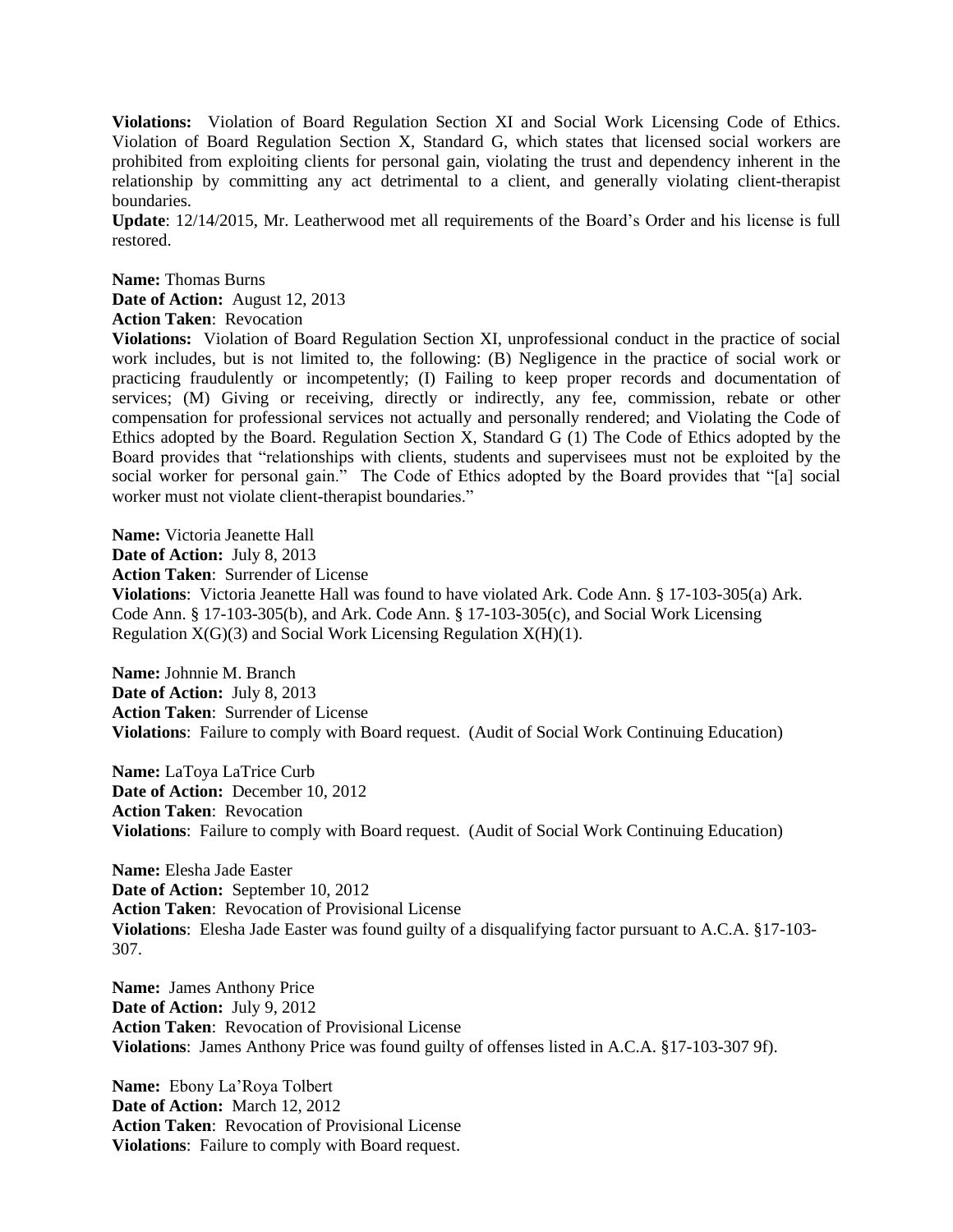**Name:** Geneva Lawson Smith, LCSW **Date of Action:** January 9, 2012 **Action Taken**: Suspension

**Violations:** Geneva Lawson Smith was found to have violated Regulation XI of the Arkansas Social Work Licensing Board. The specific violations are: Standard B. Negligence in the practice of social work or practicing fraudulently or incompetently; Standard D. Permitting, aiding, or abetting an unlicensed person to perform activities requiring a license; Standard I. Failing to keep proper records and documentation of services; Standard M. Giving or receiving, directly or indirectly, any fee, commission, rebate or other compensation for professional services not actually and personally rendered. **Date of Action:** July 9, 2012 **Action Taken**: License Fully Restored

**Name:** Mary Guin, LMSW **Date of Action:** October 10, 2011 **Action Taken**: Letter of Reprimand

**Violations:** Practicing without a license in the state of Arkansas. Ms. Guin's license expired on September 30, 2010 and she failed to renew it within the allowed time period. Ms. Guin applied for licensure through reciprocity with Kansas and was issued a new license on June 14, 2011. Ms. Guin admitted practicing social work after her license expired on September 30, 2010.

**Name:** Marianne Margaret Falk, PLSW **Date of Action:** August 8, 2011 **Action Taken**: Revocation of Provisional License **Violations:** Failed to submit a request to the Board within the required period.

**Name:** Perry K. Parsons, License 2100-C **Date of Action:** July 19, 2011 **Action Taken**: Summary Suspension **Violations:** Mr. Parsons violated Arkansas Social Work Licensing Board Code-of-Ethics/Standards for Practice, Board Regulation X, Standard G(2) which prohibits social workers from violating the position of trust and dependency by committing any act detrimental to a client and Arkansas Social Work Act, 17- 103-307 (f)(32) Computer Child pornography, as prohibited in § 5-27-603.

**Name:** Katherine Ann Carpenter, License 2350-M **Date of Action:** July 11, 2011 **Action Taken**: Revocation

**Violations:** Ms. Carpenter violated Arkansas Social Work Licensing Board Regulations X. Code-of-Ethics/Standards for Practice Standard G(2) which prohibits social workers from violating the position of trust and dependency by committing any act detrimental to a client; Arkansas Social Work Licensing Board Regulations XI, which defines unprofessional conduct in the practice of social work, (A) Violations of The Social Work Licensing Act or Regulations published by the board, (B) Negligence in the practice of social work or practicing fraudulently or incompetently, (G) Intentionally or recklessly causing physical or emotional harm to any client, (I) Failing to keep proper records and documentation of services, (K) Neglecting or abandoning a client in need or immediate care or who is under the social worker's care, (L) Violating the Code of Ethics adopted by the Board, (M) Giving or receiving, directly or indirectly, any fee, commission, rebate or other compensation for professional services not actually and personally rendered.

**Name:** Kenyatta Abdoul-Shinte, License 2020-C **Date of Action:** July 11, 2011 **Action Taken**: Revocation

**Violations:** Mr. Abdoul-Shinte violated Arkansas Social Work Licensing Board Regulations X. Codeof-Ethics/Standards for Practice Standard G(2) which prohibits social workers from violating the position of trust and dependency by committing any act detrimental to a client; G(4) which prohibits social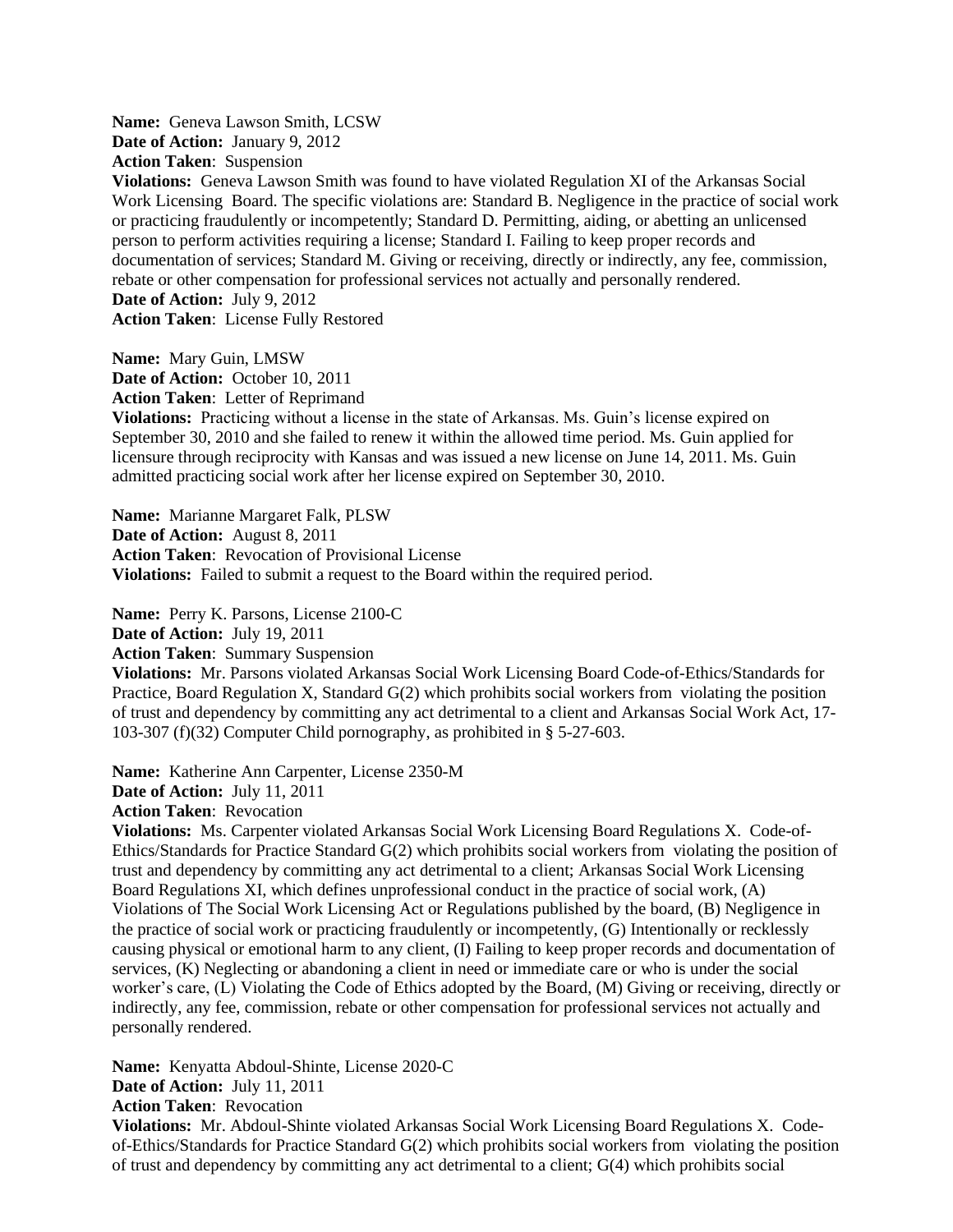workers from entering into, or promising, a relationship if the relationship might harm or exploit the other party.; G(5) which prohibits social workers from violating client-therapist boundaries; Arkansas Social Work Licensing Board Regulations XI, which defines unprofessional conduct in the practice of social work, (A) Violations of The Social Work Licensing Act or Regulations published by the board, (B) Negligence in the practice of social work or practicing fraudulently or incompetently, (G) Intentionally or recklessly causing physical or emotional harm to any client, (L) Violating the Code of Ethics adopted by the Board.

**Name:** Charles Allen Livingston, License 161-C **Date of Action:** May 9, 2011 **Action Taken**: Agreed Order of Revocation **Violations:** Mr. Livingston violated State of Arkansas Social Work Licensing Board Regulations, Section X. Code of Ethics/Standard for Practice and Section XI Unprofessional Conduct of the State of Arkansas Social Work Licensing Board Regulations.

**Name:** Richard Cameron Dahlquist, License 2162-C

**Date of Action:** May 9, 2011

**Action Taken**: Revocation

**Violations:** Mr. Dahlquist violated State of Arkansas Social Work Licensing Board Regulations, Section X Standard G (2) which prohibits social workers from violating the position of trust and dependency by committing any act detrimental to a client; Standard G (4) which prohibits social workers from entering into, or promising, a relationship if the relationship might harm or exploit the other party; Standard  $G(5)$ which prohibits social worker from violating client-therapist boundaries; The Arkansas Social Work Licensing Board Regulation XI (A), (B), (G), and (L).

**Name:** Demetra Roberts Date of Action: February 14, 2011 **Action Taken**: Revocation **Violations:** Ms. Robert failed to comply with an audit of the social work continuing education she listed for August 31, 2010 renewal of her license.

**Name:** Robert Todd Jorgensen

**Date of Action:** February 14, 2011

**Action Taken**: Letter of Reprimand and requirement to complete additional Social Work Continuing Education (SWCE) hours in the area of client/therapist boundaries.

**Violations:** Mr. Jorgensen violated State of Arkansas Social Work Licensing Board Regulations, Section X. Code of Ethics/Standards for Practice Standard G and Section XI, Unprofessional Conduct. **Additional Information: 8/13/12** Mr. Jorgensen has met the additional Social Work Continuing Education requirements.

**Name:** Charles M. Gibbs **Date of Action:** December 13, 2010 **Action Taken**: Revocation **Violations:** Mr. Gibbs violated State of Arkansas Social Work Licensing Board Regulations, Section X. Code of Ethics/Standards for Practice and Section XI. Unprofessional Conduct. Mr. Gibbs admitted to submitting billing and documentation for services that were not performed on the dates and times contained in the documentation and forged signatures on some paperwork.

**Name:** Malcolm D. Gayfield **Date of Action:** October 12, 2010 **Action Taken**: Revocation of Provisional License. **Violations:** Failure to comply with Board's request.

**Name:** Katie Wolfe, LCSW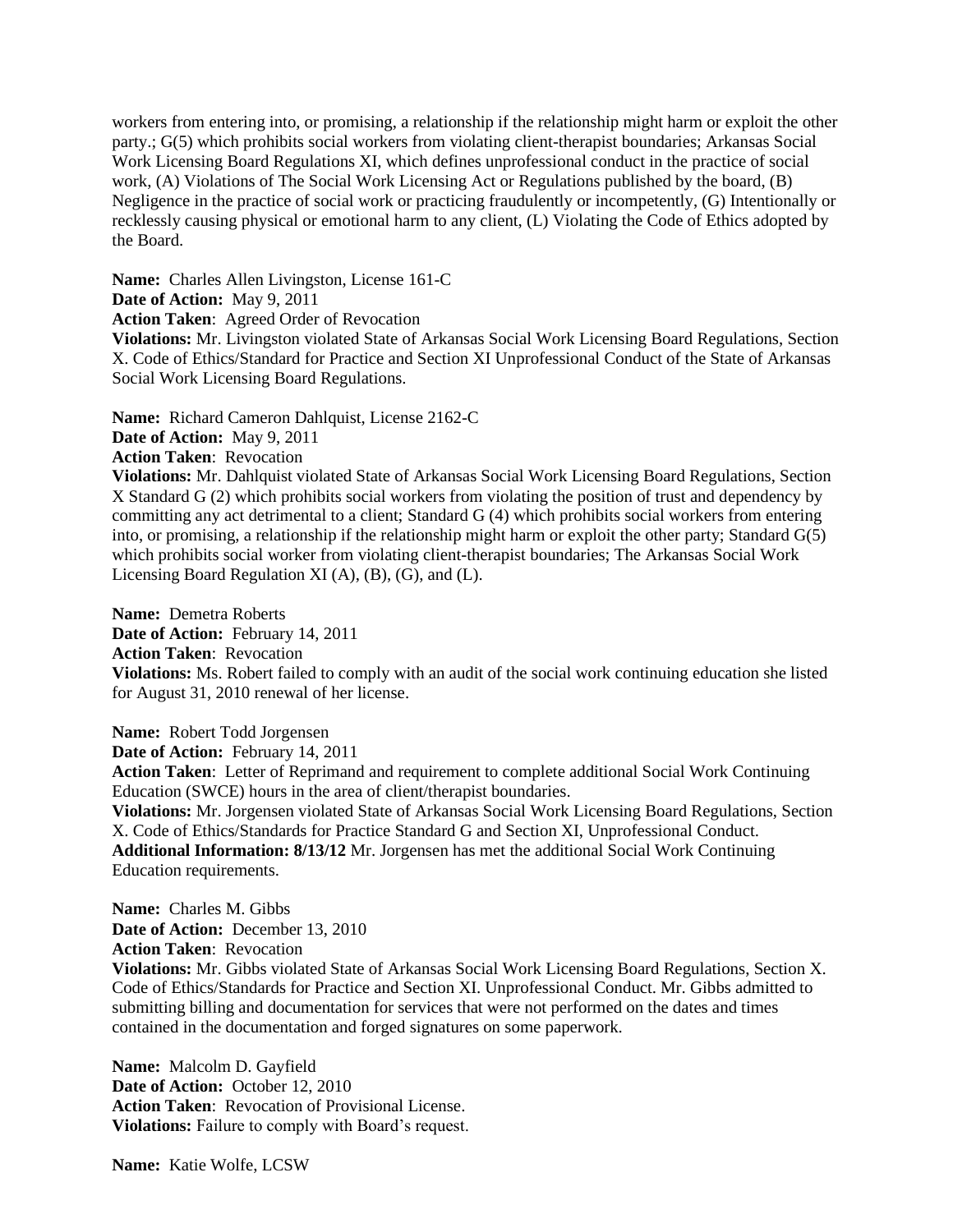**Date of Action:** September 13, 2010

**Action Taken**: Letter of Reprimand

**Violations:** Ms. Wolfe was audited on the social work continuing education courses, which she submitted for the June 30, 2010 renewal of license number 1553-C. Certificates of attendance for two of the courses did not agree with the information submitted by Ms. Wolfe. Ms. Wolfe was also not able to produce a certificate for one of the courses listed. Ms. Wolfe was able to produce additional documentation of other social work courses, which had not been listed. The Board voted to approve her audit but issue a Letter of Reprimand due to inaccurate reporting of the actual hours in attendance.

**Name:** Cheri Hill, LCSW

**Date of Action:** August 9, 2010

**Action Taken**: Suspended License for 90-days. Twelve Months Probation to follow once employed in a social work position.

**Violations:** Ark. Code Ann. §17-103-107 which provides that no licensed social worker may disclose any information he or she may have acquired from persons consulting her in her professional capacity to those except with the written consent of the person or persons. Arkansas Social Work Licensing Regulation X, Standard A: Confidentiality, which requires that a social worker must safeguard information given by clients. Stand G: Client Relationships, which provides hat the social worker must not exploit relationships with clients, students and supervisees for personal gain and that the social worker must not violate clienttherapist boundaries. Arkansas Social Work Licensing Regulation XI defining unprofessional conduct as (A) violations of The Social Work Licensing Act or the Regulations published by the Board and (L) violating the Code of Ethics adopted by the Board.

**Name:** Leslie A. Mussington **Date of Action:** March 18, 2010 **Action Taken**: Provisional License Revoked. **Violations:** Failure to comply with Board's request.

**Name:** Halee Fawne Roberts, LCSW, No. 2168-C

**Date of Action:** March 8, 2010

**Action Taken**: License placed on probation March 8, 2010 until one year from Board approval of Supervision and Counseling Plans. Date to be determined at that time.

**Violations:** Ms. Roberts' conduct violated the Social Work Licensing Regulations Section X, Standard G (2) which provides that a social worker must not violate such position of trust and dependency by committing any act detrimental to a client, student or supervisee; Standard H(1) which requires that a social worker shall make and maintain record of services provided to a client.; Section XI, Section B which defines unprofessional conduct as negligence in the practice of social work or practicing fraudulently or incompetently, Section XI, Section I which defines unprofessional conduct as failing to keep proper records and documentation of services. Section XI, Section K which defines unprofessional conduct as neglecting or abandoning a client in of immediate care or who is under the social worker's care. Section XI, Section L, which defines unprofessional conduct as violating the Code of Ethics adopted by the Board.

**Date of Action:** May 9, 2011 **Action Taken**: License fully restored.

**Name:** Lisa Barber Martin **Date of Action:** March 8, 2010

**Action Taken**: Revocation of License

**Violations:** Lisa Barber Martin held Arkansas licensed certified social worker (LCSW) license 867-C that expired on January 31, 2009; Ms. Martin continued to practice social work until issued a Cease and Desist by the Social Work Licensing Board on December 15, 2009 which is a violation of Arkansas Code § 17- 103-105 (1), (4) and the Arkansas Social Work Licensing Regulation XI: Definition of Unprofessional Conduct  $(A)$ ,  $(B)$ ,  $(E)$ .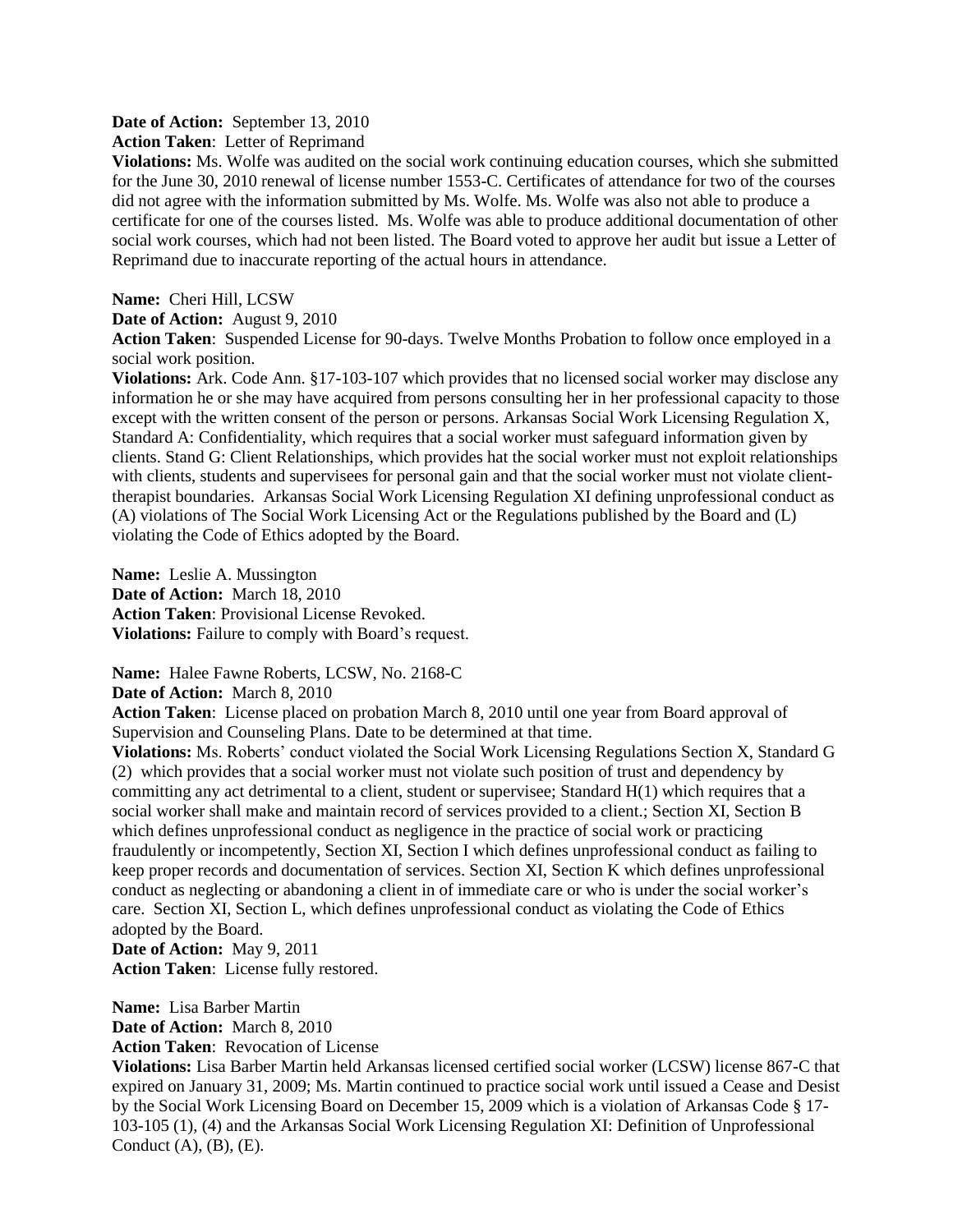**Name:** Robert E. Pruitt, Jr., **Date of Action:** March 8, 2010 **Action Taken**: Surrender of License

**Name:** Robert E. Pruitt, Jr., LMSW, No. 1766-M **Date of Action:** January 11, 2010 **Action Taken**: License Suspended. Hearing Date of July 12, 2010 has been set for review. **Violations:** Mr. Pruitt's conduct as described in the Board's Finding of Facts paragraph 6 constitutes unprofessional conduct in violation of A.C.A. § 17-103-101 *et seq*. and the Rules and Regulations of the Board.

**Name:** Candice Evetta Cox, LMSW, No. 2304-M

**Date of Action:** December 14, 2009

**Action Taken**: Letter of Reprimand

**Violations:** Ms. Cox's conduct violated Ark. Code Ann. §17-103-105 (1), Representing oneself to be a social worker, licensed social worker, licensed master social worker, or licensed certified social worker unless licensed as such under this chapter or under titles or descriptions offering to give or giving services to individual, groups, agencies, or corporations without a license, and (2) Entering the private independent practice of social work without being certified by the board. Ms. Cox was also found to have violated the Social Work Licensing Regulations Section VI. Subsection (A) (2) The social work practice of an LMSW should be supervised by an LCSW or other qualified professional from a related field. The supervision should be provided at a minimum on a weekly basis; Section X. Code of Ethics/Standards for Practice, Standard D, Misrepresentation, A social worker must not misrepresent his/her qualifications, training or experience. If a social worker engages in advertising, his education, training and expertise must be presented factually.; Section XI: Definition of Unprofessional Conduct, Subsections A, Violations of The Social Work Licensing Act (No. 791 of 1981) or the Regulations published by the Board and E, Misrepresenting type or status of education, training, expertise, licensure or professional affiliations.

**Name:** Melody M. Duke, LMSW, No. 774-M

**Date of Action:** September 14, 2009

**Action Taken**: Letter of Reprimand

**Violations:** Ms. Duke failed to present proof of her timely completion of her continuing education, which is a violation of Ark. Code Ann. §17-103-203(9).

**Name:** Patricia A. Stricker, LCSW, No. 265-C

**Date of Action:** August 10, 2009

**Action Taken**: Probation of License extended until December 15, 2009.

**Violations:** Ms. Stricker did not timely submit a supervision plan as required by the terms of the Consent Order dated April 13, 2009. Ms. Stricker did not timely submit to the supervision of social work practice as required by the terms of the Consent Order. Ms. Stricker did not timely complete the continuing education units as required by the Consent Order. Supervision must continue weekly through December 14, 2009. Documentation of supervision must be submitted monthly by the 5<sup>th</sup> day of the month.

**Date of Action:** January 11, 2010

**Action Taken**: License completely restored.

**Name:** Tiffany McCullough, LCSW, No. 2096-C **Date of Action:** July 13, 2009 **Action Taken**: Denied license renewal **Violations:** Pursuant to Board Regulation VIII.B.5, a license that has lapsed for six months or longer is non-renewable.

**Name:** Paul Pattison, LCSW, No. 1962-C **Date of Action:** July 13, 2009 **Action Taken**: License Revoked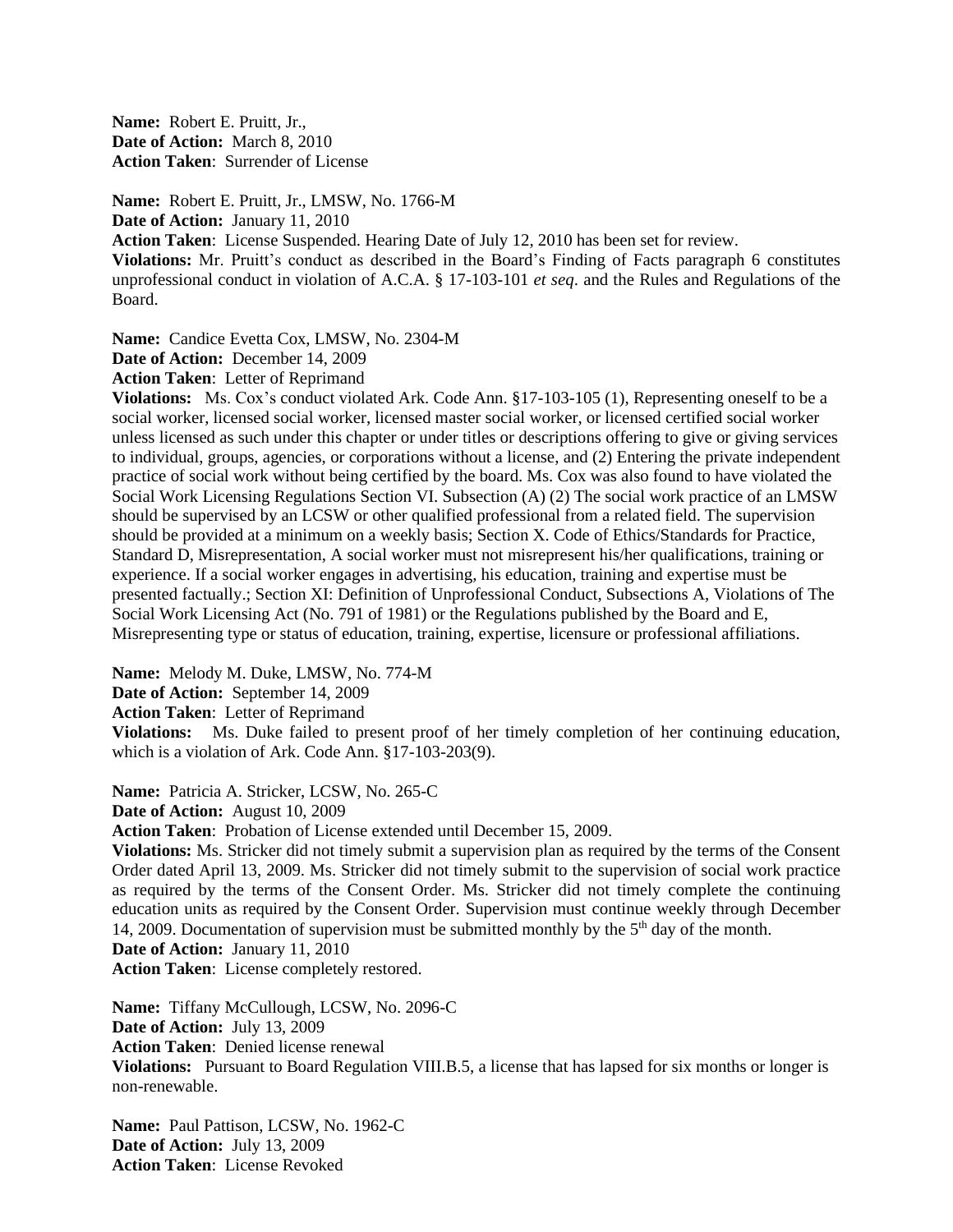**Violations:** A.C.A. 17-103-203 (G) (2) prohibits social workers from violating the position of trust and dependency by committing any act detrimental to a client; (G) (4) prohibits social workers from entering into, or promising a relationship if the relationship might harm or exploit the other party; (G) (5) prohibits social workers from violating client-therapist boundaries; A.C.A. 17-103-203 (XI) (A) Violation of the Social Work Licensing Act or Regulations published by the Board; (B) Negligence in the practice of social work or practicing fraudulently or incompetently; (G) Intentionally or recklessly causing physical or emotional harm to any client; and (L) Violating the Code of Ethics adopted by the Board.

**Name:** Matthew Coven, LCSW, No. 1904-C **Date of Action:** May 11, 2009 **Action Taken:** License Completely Restored

**Name:** Robert E. Pruitt, Jr., LMSW **Date of Action:** May 11, 2009

**Action Taken**: License Restored, probationary status.

**Violations:** A.C.A. § 17-103-101; Arkansas Social Work Licensing Board Regulation X, Standard A, which mandates that social workers must safeguard information given by clients; Arkansas Social Work Licensing Board Regulation X, Standard G (2), Which prohibits social workers from violating the position of trust and dependency by committing any act detrimental to a client; Arkansas Social Work Licensing Board Regulation X, Standard G (4), Which prohibits social workers from entering into, or promising a relationship if the relationship might harm or exploit the other party; Arkansas Social Work Licensing Board Regulation X, Standard G (5), which prohibits social workers from violating clienttherapist boundaries; Arkansas Social Work Licensing Board Regulation XI, which defines unprofessional conduct in the practice of social work. The relevant portions follow:(A), Violations of The Social Work Licensing Act or Regulations published by the Board; (B), Negligence in the practice of social work or practicing fraudulently or incompetently; (G), Intentionally or recklessly causing physical or emotional harm to any client; (H), Failing to maintain confidentiality, except as otherwise required or permitted by law, of all information that has been received from a client in confidence during the course of treatment and all information about the client which is obtained from tests or other means; (L), Violating the Code of Ethics adopted by the Board; (R), Failing to terminate the professional relationship when it is apparent that the service no longer serves the needs of the client.

### **Name:** Tiffany McCullough, LCSW

# **Date of Action:** April 13, 2009

**Action Taken**: License Suspended until 5/31/2009 - During the suspension, the licensee is required to submit signed proof of attendance for the continuing education in question. Failure to submit the proof of attendance by 05/31/2009 will result in the revocation of Ms. McCullough's social work license.

**Violations:** A.C.A. 17-103-305 (a) (3) pertaining to engaging in a course of unprofessional conduct as defined by the rules established by the board or violation of the code-of-ethics made and published by the Board; 17-103-203 XI (B1) (B3) (B 4) pertaining to the audit of social work continuing education required for license renewal.

**Name:** Patricia A. Stricker, LCSW

# **Date of Action:** April 13, 2009

**Action Taken**: Probation of License for a period of 6 months effective 4/13/2009. Order requires supervision and nine (9) hours of Continuing Education Units in addition to the hours already required.

**Violations:** A.C.A. § 17-103-101; Arkansas Social Work Licensing Board Regulation X, Standard G (2), which provides that a "a social worker must not violate such positions of trust and dependency by committing any act detrimental to a client, student or supervisee; Arkansas Social Work Licensing Board Regulation X, Standard G (4)(a), which provides that in "many communities and situations, it may not be possible for social workers to avoid social or other nonprofessional contacts with clients, students or supervisees. A social worker must always be sensitive to the potential harmful effects of other contacts on his/her work and on those persons with whom they deal. A social worker must refrain from entering into, or promising, a relationship with such persons if it appears the relationship might impair the social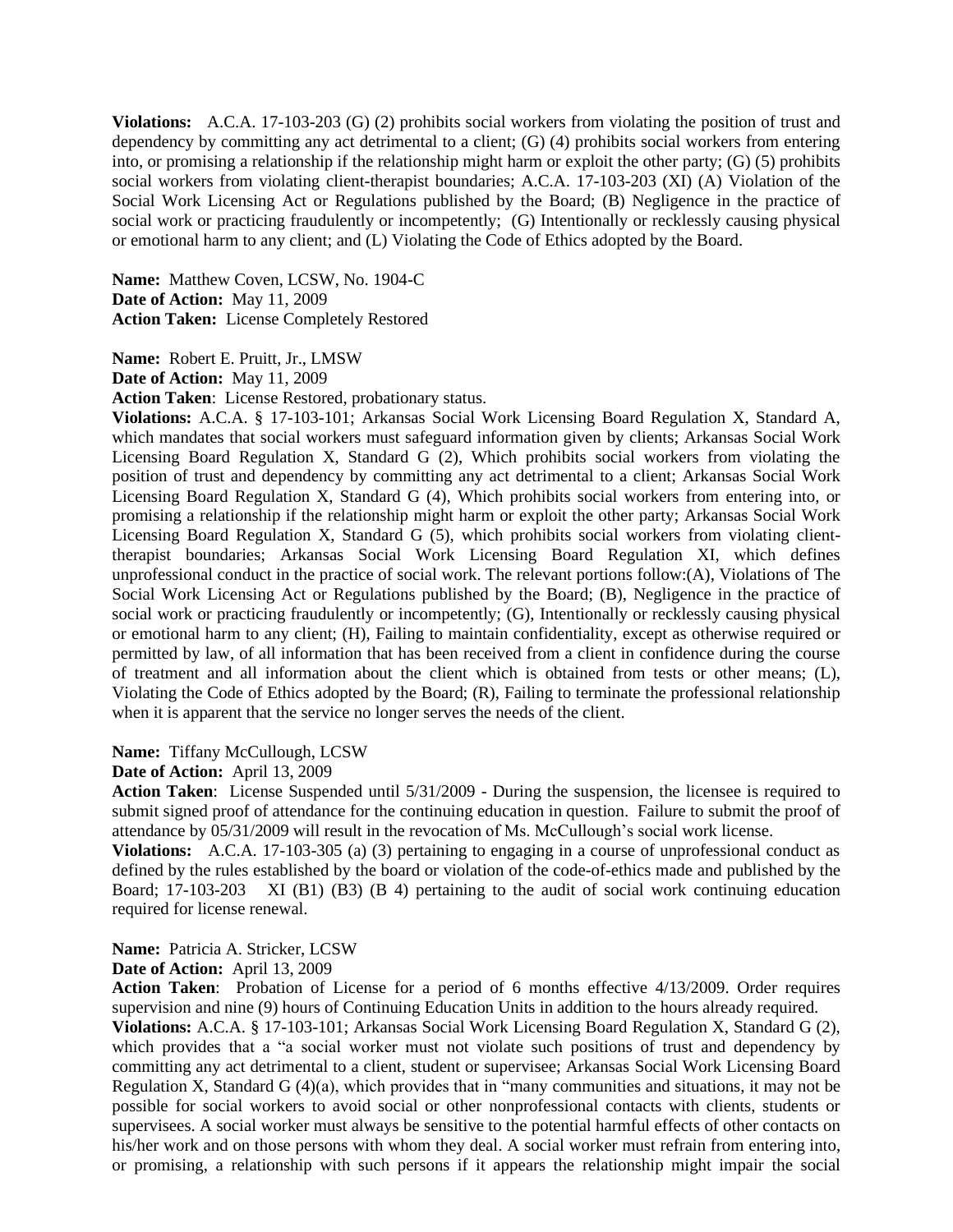worker's objectivity or his/her ability to effectively perform social work functions. A social worker must also refrain from entering into, or promising a relationship with such persons if it appears that the relationship might harm or exploit the other party.; Arkansas Social Work Licensing Board Regulation X, Standard  $\tilde{G}(4)(c)$ , which provides that, if due to unforeseen factors, the social worker finds "a potentially harmful multiple relationship has arisen, the social worker must attempt to resolve it with due regard for the best interest of the affected person and maximum compliance with the Code of Ethics..

# **Name:** Robert E. Pruitt, Jr., LMSW

# **Date of Action:** February 9, 2009

**Action Taken**: Suspension of License for a period of 12 weeks effective 2/9/2009.

**Violations:** A.C.A. § 17-103-101; Arkansas Social Work Licensing Board Regulation X, Standard A, which mandates that social workers must safeguard information given by clients; Arkansas Social Work Licensing Board Regulation X, Standard G (2), Which prohibits social workers from violating the position of trust and dependency by committing any act detrimental to a client; Arkansas Social Work Licensing Board Regulation X, Standard G (4), Which prohibits social workers from entering into, or promising a relationship if the relationship might harm or exploit the other party; Arkansas Social Work Licensing Board Regulation X, Standard G (5), which prohibits social workers from violating clienttherapist boundaries; Arkansas Social Work Licensing Board Regulation XI, which defines unprofessional conduct in the practice of social work. The relevant portions follow:(A), Violations of The Social Work Licensing Act or Regulations published by the Board; (B), Negligence in the practice of social work or practicing fraudulently or incompetently; (G), Intentionally or recklessly causing physical or emotional harm to any client; (H), Failing to maintain confidentiality, except as otherwise required or permitted by law, of all information that has been received from a client in confidence during the course of treatment and all information about the client which is obtained from tests or other means; (L), Violating the Code of Ethics adopted by the Board; (R), Failing to terminate the professional relationship when it is apparent that the service no longer serves the needs of the client.

**Name:** Erin M. DeGostin, LMSW (Name changed to Erin DeGostin Lytle 6/02/2016)

**Date of Action:** February 9, 2009

**Action Taken**: Revocation of License.

**Violations:** According to the terms of the November 17, 2008 Consent Order, Ms. DeGostin's failure to comply with any term of condition of the Consent Order constitute grounds for the imposition of disciplinary action pursuant to A.C.A. §17-103-305(a) (3). Ms. DeGostin failed to comply with the terms of the November 17, 2008 Consent Order.

**Name:** Stuart A. Clark, LCSW **Date of Action:** February 1, 2009 **Action Taken**:License Completely Restored

**Name:** Erin M. DeGostin, LMSW (Name changed to Erin DeGostin Lytle 6/02/2016)

**Date of Action:** December 8, 2008

**Action Taken**: Emergency Hearing before the Social Work Licensing Board resulted in suspension of Ms. DeGostin's license.

**Violations:** According to the terms of the Order, Ms. DeGostin's failure to comply with any term or condition of the Consent Order shall constitute grounds for the imposition of disciplinary action pursuant to A.C.A. §17-103-305(a) (3), for which the Board may suspend or revoke Respondent's license or take other appropriate action after notice and opportunity for a hearing pursuant to Arkansas Administrative Procedure Act.

**Name:** Erin M. DeGostin, LMSW (Name changed to Erin DeGostin Lytle 6/02/2016) **Date of Action:** November 17, 2008

**Action Taken**: Two-Years Probation, effective 11/17/2008. The terms and conditions of the Consent Order entered June 9, 2008 shall remain in effect with the following modifications. A) The two-year period of probation will start from today. B) Ms. DeGostin will continue to be subject to random drug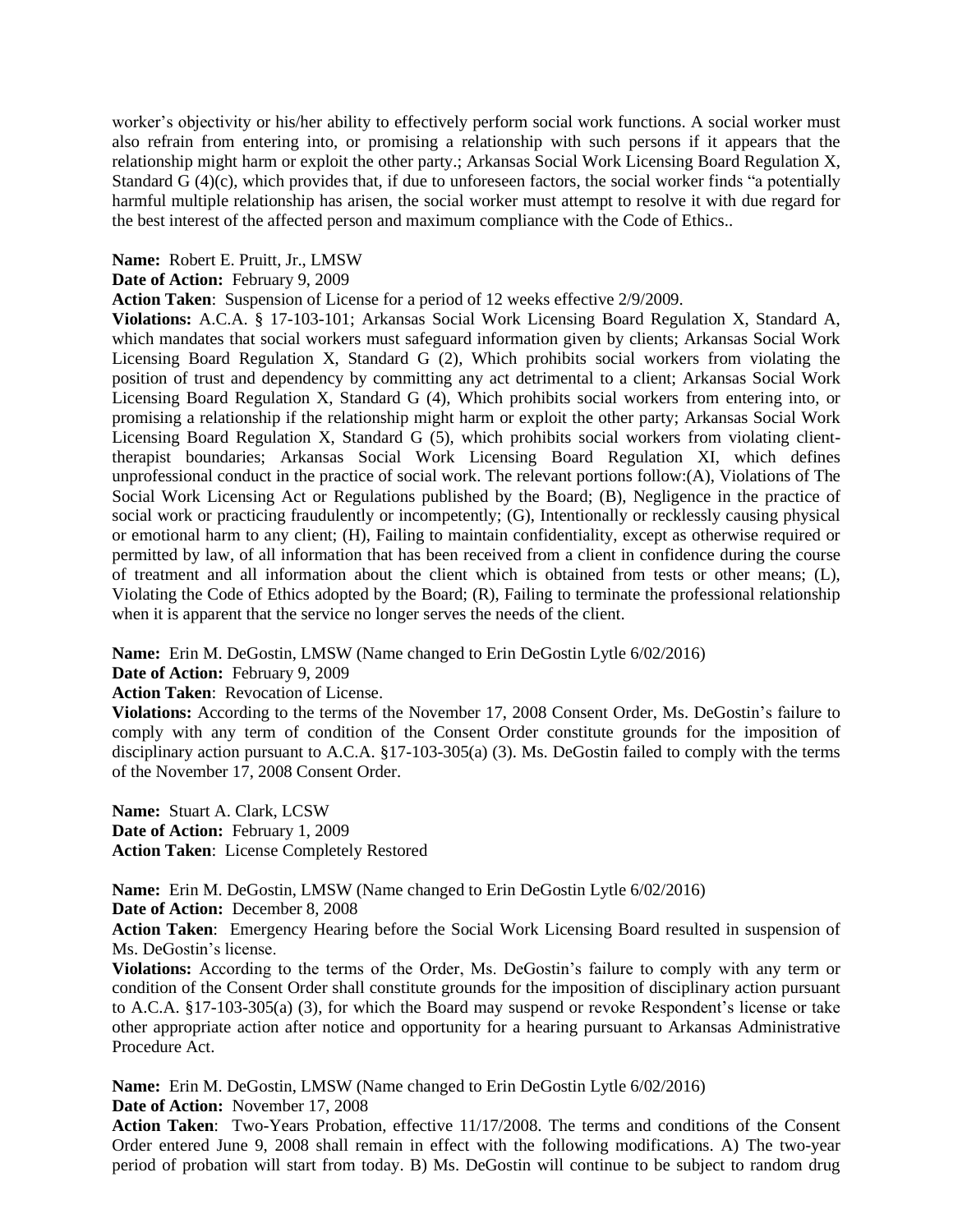screens, and she is required to submit to the drug screen within eight (8) hours of being contacted by the Board.

**Violations:** Ms. DeGostin demonstrated unprofessional behavior by failing to comply with the terms and conditions of the Consent Order dated June 9, 2008.

**Name:** Juanita Aldridge Tillman, LSW **Date of Action:** July 14, 2008 **Action Taken:** License reinstated after suspension. One year Probation began effective 6/30/2008.

**Name:** Erin M. DeGostin, LMSW (Name changed to Erin DeGostin Lytle 6/02/2016) **Date of Action:** June 9, 2008

**Action Taken**: Suspension vacated on 6/9/2008. Two-Years Probation. During the probationary period, Ms. DeGostin must secure six (6) additional hours of continuing education in ethics in the area of client care for her current licensing period; in additional to the required hours for the two (2) year licensing period; Submit to random drug screening at the request of the Social Work Licensing Board; attend NA (Narcotics Anonymous) meetings weekly for the duration of the probationary period and provide proof of attendance to the Board monthly; Provide, within 15 days of the entry of the Consent Order, a copy of her "Relapse Prevention Plan"; Submit to supervision of social work practice by a LCSW pre-approved by the Board for one (1) hour per week, beginning from the time Ms. DeGostin regains practice of social work; Said supervising LCSW shall send a report to the Board once each month by the 5<sup>th</sup> day of the month.

**Violations:** A.C.A. 17-103-203; Arkansas Social Work Licensing Board Code of Ethics/Standards for Practice, Board Regulation X, Standard E (2), which provides that a "social worker must not provide social work services while under the influence of alcohol, other mind-altering or mood-altering drugs, or physical or psychological illness, which impairs delivery of such services".

**Name:** Larry Mark Starr, LMSW

**Date of Action:** May 12, 2008

**Action Taken:** Letter of Admonition

**Violations:** A.C.A. §17-103-305; Board Regulation X H: Records, which provides that a social worker shall make and maintain records of services provided to a client; Board Regulation XI, specifically provision XI.A, a violation of The Social Work Licensing Act (No. 791 of 1981) or the Regulations published by the Board and provision XI.I., by failing to keep proper records and documentation of services.

**Name:** Erin M. DeGostin, LMSW (Name changed to Erin DeGostin Lytle 6/02/2016) **Date of Action:** March 28, 2008

**Action Taken:** Emergency Order of Summary Suspension.

**Violations:** A.C.A. 17-103-203; Arkansas Social Work Licensing Board Code of Ethics/Standards for Practice, Board Regulation X, Standard E (2), which provides that a "social worker must not provide social work services while under the influence of alcohol, other mind-altering or mood-altering drugs, or physical or psychological illness, which impairs delivery of such services".

### **Name:** Robert Jorgensen

**Date of Action:** February 11, 2008

**Action Taken:** Two-Years Probation. Dates to be determined after license is issued. During the probationary period the licensee must comply with the following: The licensee must submit to random drug testing; comply with weekly one-hour supervision to be done with a LCSW who is pre-approved by the Board. Authorize his employer or any other employer, treatment facility, therapist counselor, or supervisor to furnish copies of any reports and evaluations to the Board and answer any questions by the Board regarding those reports and evaluations. Comply with monthly counseling for at least six months by a pre-approved therapist. Said counseling will be monthly for at least six months and ongoing scheduling and duration or treatment at the discretion of the therapist, must comply with the following: Professional boundaries, ethics, triggers and relapse prevention; Comply with regular weekly attendance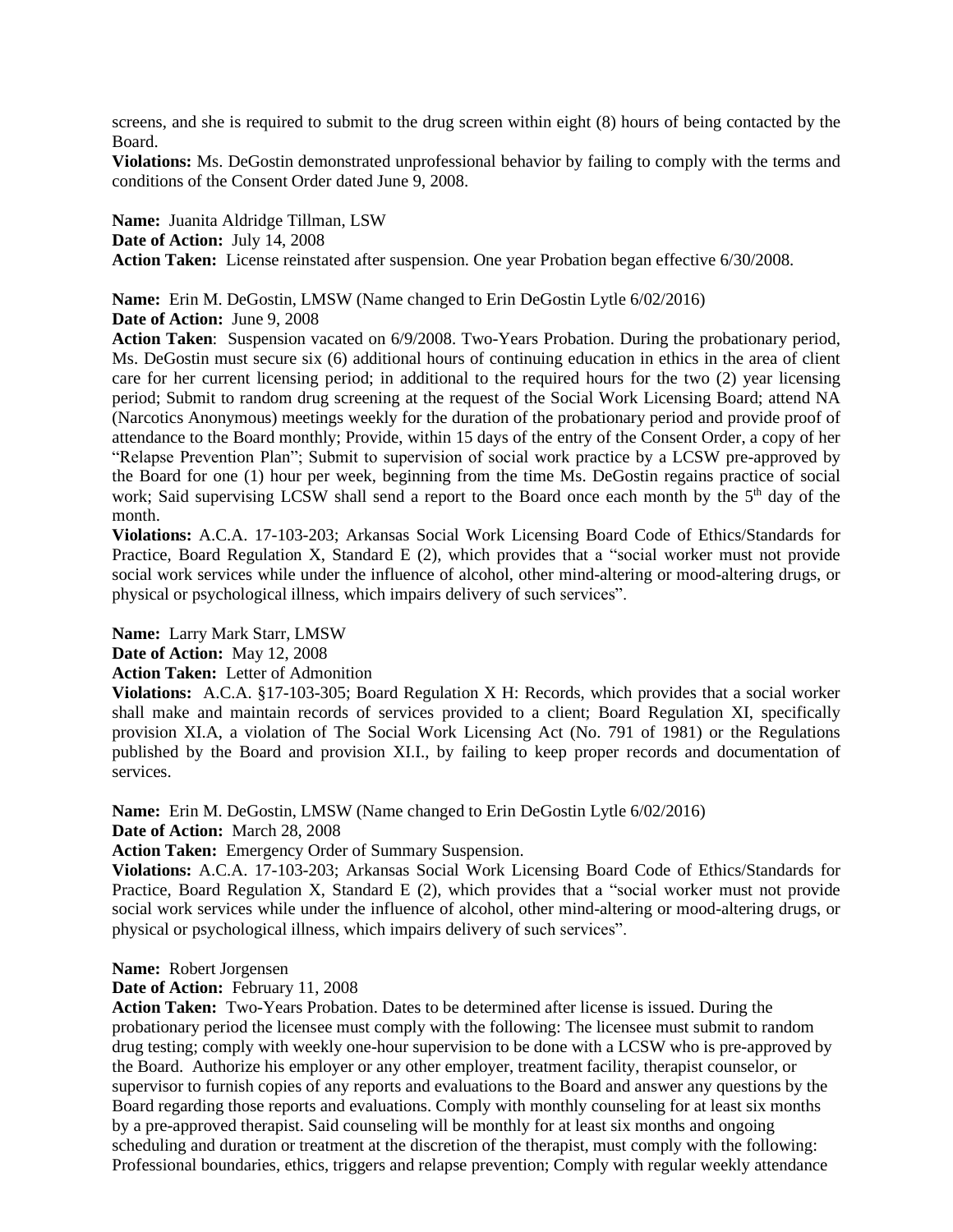at an AA or NA program, and provide documentation of licensee's attendance. Must notify the Board immediately if he changes employment during the probationary period. **Date of Action:** August 9, 2010 **Action Taken**: License completely restored.

**Name:** Ruth A. Wooldridge, LMSW **Date of Action:** December 10, 2007 **Action Taken:** License completely restored.

**Name:** Susan E. Bensberg, LCSW, No. 1701-C **Date of Action:** 11/12/2007 **Action Taken:** License voluntarily surrendered in lieu of complying with stipulations of license suspension.

**Name:** Matthew Coven, LCSW, No. 1904-C **Date of Action:** 11/12/2007 **Action Taken:** License reinstated after suspension. Probation began effective 11/14/2007.

**Name:** Donny Wright LCSW, No. 1366-C

**Date of Action**: 8/13/2007

**Action Taken:** License Suspended – 8/13/2007 – 8/13/2011 During the entire suspension period, the licensee must participate in one hour weekly sessions with a Board approved counselor/therapist for the purpose of helping the licensee gain insight into interpersonal boundaries, client relationships, ethical behaviors, misrepresentation, record keeping and unprofessional conduct in the practice of social work. Upon license reactivation, the licensee will be required to practice under supervision for a period of two years with a Board approved supervisor.

**Violations:** A.C.A. 17-103-203 X Standard B (1): Responsibility; Standard D (1) Misrepresentation; Standard G (1) (2) (3) (5): Client Relationships; Standard H Records; and A.C.A. 17-103-203 XI (A) (B) (E) (G) (I) (L) (M) (R) Unprofessional Conduct in the practice of social work.

**Addendum**: 8/8/2011, Mr. Wright surrendered his license on July 1, 2007 and did not meet the Board Ordered requirements.

**Name:** Matthew Coven, LCSW, No. 1904-C

**Date of Action:** 3/12/2007

**Action Taken:** License Suspended – 3/12/2007 - 11/14/2007 followed by eighteen months probation. During the suspension, the licensee must undergo therapy with a board-approved LCSW at the rate of two one-hour sessions per month. The sessions must include professional development, ethics, practice management, billing and attention to detail. During the probation period, the licensee must be supervised by a board-approved LCSW at the rate of one hour per week. At the end of the probation period, the LCSW supervisor must submit a supervision evaluation form and attest to the licensee's fitness to practice social work autonomously.

**Violations:** A.C.A. 17-103-203 XI Definition of Unprofessional Conduct (P) Failing to comply with any stipulation or agreement with the board involving probation or a settlement of any disciplinary matters.

**Name:** Susan E. Bensberg, LCSW, No. 1701-C

**Date of Action:** 1/8/2007

**Action Taken:** License Suspended - eight weeks (1/8/07-3/5/07) two-years probation (1/8/07-1/8/09)– During the two-years probation, the licensee must undergo treatment by a psychiatrist for the purposes of medication management and psychiatric care, must receive weekly therapy from a master's level (or greater) therapist and when gainfully employed must have weekly supervision by an LCSW.

**Violations:** A.C.A. 17-103-203 XI Definition of Unprofessional Conduct (P) Failing to comply with any stipulation or agreement with the board involving probation or a settlement of any disciplinary matters.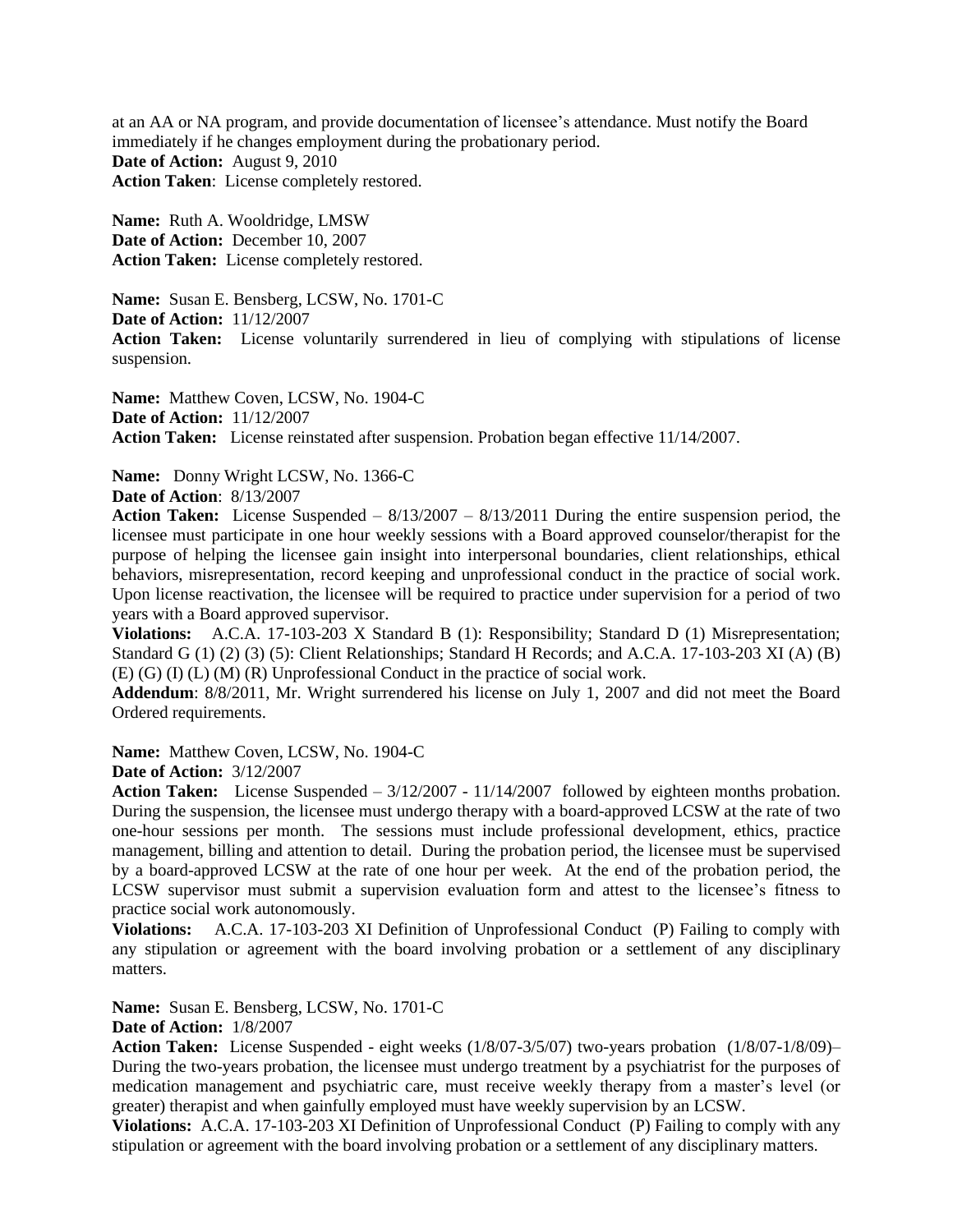## **Name:** Juanita Aldridge Tillman, LSW

**Date of Action:** December 11, 2006

**Action Taken:** License Suspended - December 11, 2006 until June 30, 2008 – One-year probation beginning June 30, 2008. To be eligible for reinstatement of license, licensee must under go counseling with an LCSW and complete twelve hours of continuing education in ethics/boundary issues.

**Violations:** A.C.A. 17-103-203 Regulation X Code-of-Ethics/Standards for Practice  $- X$  (G) Client Relationships G (1) pertaining to exploiting relationships with clients, G (2) pertaining to violating positions of trust and dependency by committing any act detrimental to a client, G (3) pertaining to engaging in sexual activity with a client, G (4) pertaining to multiple relationships with clients; and G (5) pertaining to violation client/therapist boundaries; A.C.A. 17-103-203 XI Definition of Unprofessional Conduct XI (A) pertaining to violations of the Social Work Licensing Act and Regulations); XI (G) pertaining to causing physical or emotional harm to a client; and XI (L) pertaining to violating the codeof-ethics adopted by the Board.

## **Name:** Ruth A. Wooldridge, LMSW

## **Date of Action:** November 13, 2006

**Action Taken:** Consent Agreement – Probation 11/13/06-11/13/07 – Monthly LCSW supervision focused on confidentiality and documentation of services. During the probationary period, licensee must complete six hours of continuing education in confidentiality and documentation of service.

**Violations:** A.C.A. 17-103-203 Regulation X: Code-of-Ethics/Standards for Practice – X (H) (1) Records; Regulation XI: Definitions of Unprofessional Conduct - XI (A) pertaining to violations of the Social work Licensing Act and Regulations; XI (B) pertaining to negligence in the practice of social work or practicing fraudulently or incompetently; XI (H) pertaining to confidentiality; XI (I) pertaining to keeping proper records and documentation of services; XI (L) pertaining to violating the code-of-ethics adopted by the Board; and XI (M) pertaining to giving or receiving fees for services not actually and personally rendered.

### **Name:** Stuart A. Clark, LCSW

### **Date of Action:** September 11, 2006

**Action Taken:** Consent Agreement – Probation 10/9/06 – 1/31/09 **–** weekly supervision by a boardapproved LCSW supervisor in the areas of boundaries, sexuality and multiple relationships. To be eligible for license renewal licensee must complete 12 additional hours of continuing education in ethics. **Violations:** A.C.A. § 17-103-203 and Regulation X: Code-of Ethics/Standards for Practice – Standard G5: A social worker must not violate client-therapist boundaries.

**Name:** Donny Wright, LCSW **Date of Action:** September 11, 2006 **Action Taken:** License completely restored

**Name:** Michael H. Teague, LMSW, No. 758-M

**Date of Action:** July 10, 2006

**Action Taken:** Prior to December 31, 2006, licensee must complete three hours of continuing education in ethics in addition to the three hours required for license renewal.

**Violations:** A.C.A. §17-103-203-Regulation X: Code-of Ethics/Standards for Practice - Standard A: Confidentiality

**Name:** Matthew Coven, LCSW, No. 1904-C

**Date of Action:** June 12, 2006

**Action Taken:** Consent Agreement – six months probation – During the six months probation, licensee must complete three hours of ethics in addition to the ethics required for license renewal. Licensee will be subject to one hour monthly LCSW supervision focused on billing practices and documentation of services, and must submit a plan regarding how documentation and billing practices will occur in the future.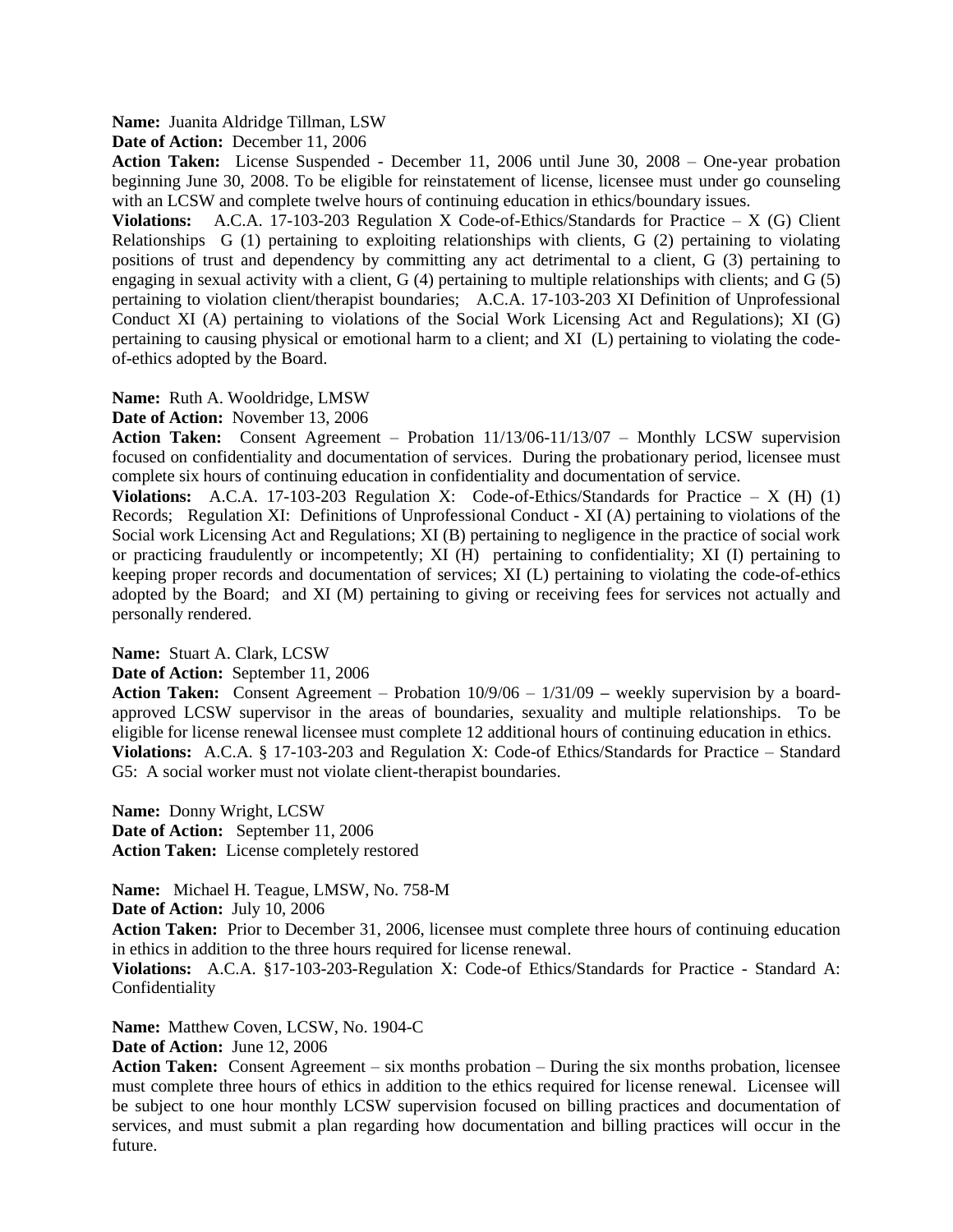**Violations:** A.C.A. § 17-103-203 X I Definitions of Unprofessional Conduct – XI (M) pertaining to giving or receiving, directly or indirectly, any fee, commission, rebate or other compensation for professional services not actually and personally rendered; XI (L) pertaining to violating the Code of Ethics adopted by the Board; and XI (I) pertaining to failing to keep proper records and documentation of services.

**Name:** Thomas Craig Burns **Date of Action:** February 9, 2006 **Action Taken**: License Fully Restored

**Name:** Susan E. Bensberg, LCSW, No. 1701-C

**Date of Action:** 11/14/2005

Action Taken: two-years probation – During the two-years probation, the licensee must undergo treatment by a psychiatrist for the purposes of medication management and psychiatric care, must receive weekly therapy from a master's level (or greater) therapist and must have weekly supervision by an LCSW.

**Violations:** A.C.A. 17-103-305 (a) (3) pertaining to engaging in a course of unprofessional conduct as defined by the rules established by the board or violation of the code-of-ethics made and published by the Board; A.C.A. 17-103-203 X Code-of-Ethics/Standards for Practice (E) Competence; (G) Client Relationships (1), (2), (4a) and (5); and A.C.A. 17-103-203 XI Definition of Unprofessional Conduct (A), (B), (G), (L), and (R).

**Name:** Dwight F. Merritt

**Date of Action:** 11/14/2005

**Action Taken:** Two-year probation effective October 10, 2015 – During the two-year probation, the licensee must submit to random drug screenings, submit a copy of his relapse prevention plan, and attend weekly AA/NA meetings and provide proof of attendance.

**Action Taken October 10, 2007:** Probationary period ended and license fully restored.

**Name:** William Michael Leatherwood, LMSW, No. 1561-M

**Date of Action:** 8/8/2005

A**ction Taken:** License Renewal Denied

**Violations:** A.C.A. 17-103-305 (a) (3) pertaining to engaging in a course of unprofessional conduct as defined by the rules established by the board or violation of the code-of-ethics made and published by the Board; A.C.A. 17-103-203 X Code-of-Ethics/Standards for Practice (G) Client Relationships

**Name:** Charles Scott McCaleb, LCSW, No. 1278-C **Date of Action:** 2/14/2005 **Action Taken:** License completely restored

**Name:** Tracy Pefferkorn, LSW, No. 1976-B **Date of Action:** 12/31/2004 **Action Taken:** License Reinstated

**Name:** George Gurst Allen, LMSW **Date of Action:** 11148/2004 **Action Taken:** License completely restored

**Name:** Brenda Boyd, LSW, No. 1716-B **Date of Action:** 11/8/2004

**Action Taken:** Revoked License

**Violations:** A.C.A. 17-103-305 (a) (3) pertaining to engaging in a course of unprofessional conduct as defined by the rules established by the board or violation of the code-of-ethics made and published by the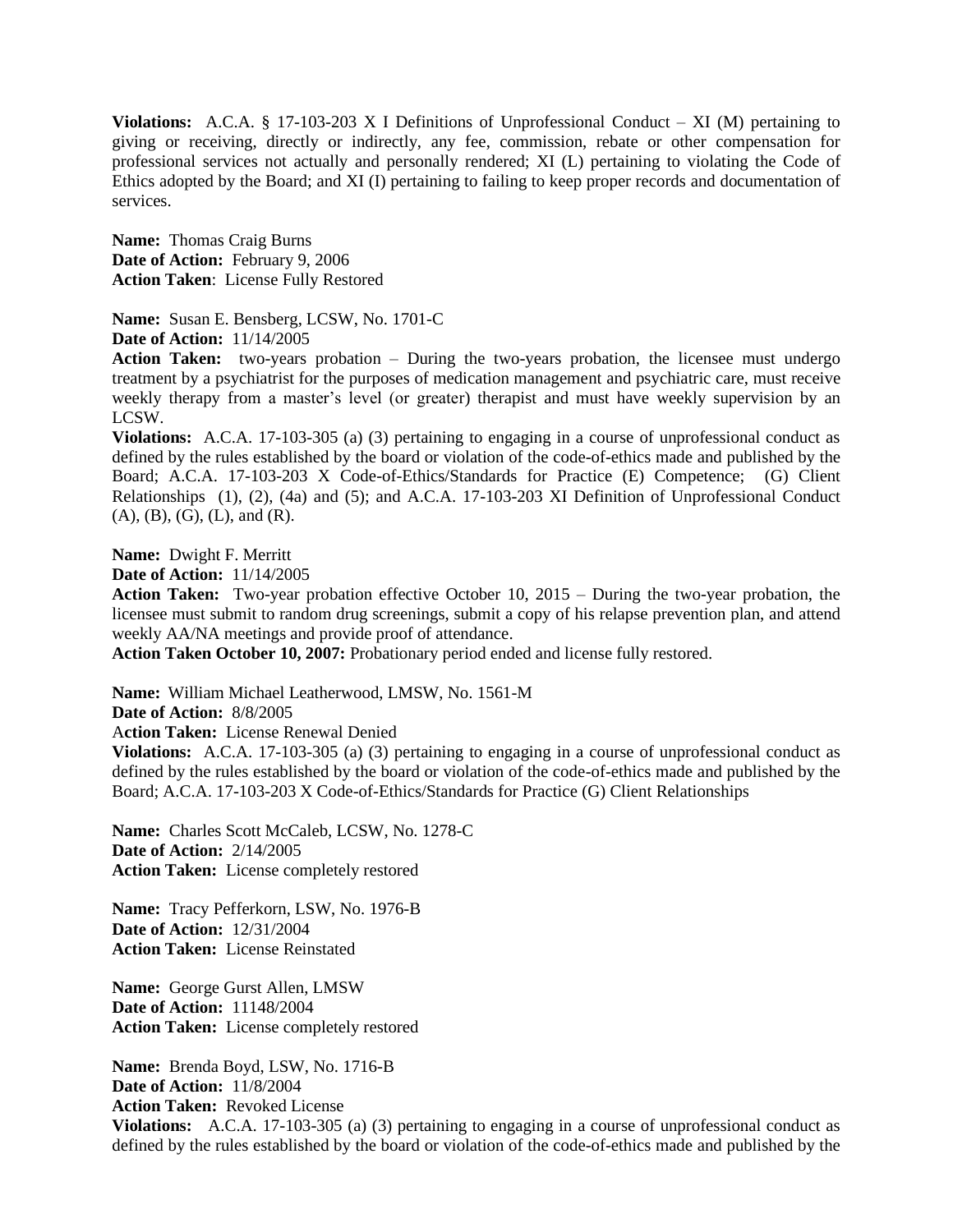Board; 17-103-203 IX (B1) (B3) (B 4) pertaining to the audit of social work continuing education required for license renewal.

**Name:** Tracy Pefferkorn, LSW, No. 1976-B

**Date of Action:** 11/8/2004

**Action Taken:** License Suspended until 12/31/04 - During the suspension, the licensee is required to submit signed proof of attendance for the continuing education in question. Failure to submit the proof of attendance by 12/31/04 will result in the revocation of Ms. Pefferkorn's social work license.

**Violations:** A.C.A. 17-103-305 (a) (3) pertaining to engaging in a course of unprofessional conduct as defined by the rules established by the board or violation of the code-of-ethics made and published by the Board; 17-103-203 IX (B1) (B3) (B 4) pertaining to the audit of social work continuing education required for license renewal.

**Name:** Gary Allen DuVall **Date of Action:** 9/13/2004 **Action Taken:** Voluntarily Surrendered License **Violations:** Incomplete investigation

**Name:** Donny Wright, LCSW, No. 1366-C **Date of Action:** 7/12/2004

**Action Taken:** two-year probation – weekly supervision by a board-approved LCSW supervisor in the areas of ethics; boundaries and service agreements The probation will begin upon approval of the supervisor (9/13/04-9/13/06).

**Violations:** A.C.A. 17-103-203 X (B) (1) pertaining to providing a clear description of what the client may expect in the way of services, reports, fees, billing and schedules; X (G) (2) pertaining to violating positions of trust and dependency by committing any act detrimental to a client, student or supervisee; X  $(G)$  (4) (a) pertaining to entering into relationships that might impair the social worker's objectivity or ability to effectively perform social work functions and entering into a relationship that might harm or exploit the other party; X (G) (4) (b) pertaining to taking on professional obligations when preexisting relationships would create a risk of harm; X (G) (4) (c) pertaining to terminating a relationship when a potentially harmful multiple relationship has arisen; X (G) (5) pertaining to violating client-therapist boundaries; XI (A) pertaining to violations of the Social Work Licensing Act or the Regulations; X I (B) pertaining to negligence in the practice of social work or practicing fraudulently or incompetently; XI (I) pertaining to keeping proper records and documentation of services; XI (L) pertaining to violating the code-of-ethics adopted by the Board.

**Name:** Thomas Craig Burns **Date of Action:** February 9, 2004

**Action Taken**: Probation

**Violations:** Mr. Burns was issued a LCSW license on a probationary period from February 9, 2004 through February 9, 2006 under a consent order issued by the Board. The probation agreement required Mr. Burns to 1.) Submit to random drug screenings as requested by the Board; 2.) Mr. Burns must notify the Board immediately if he changed employment; 3.) Immediate submission of a relapse prevention plan; 5.) Daily attendance at AA and/or NA meetings for the first 90 days of the agreement then weekly AA and/or NA meetings until the end of the probationary period.

**Comments: Stipulations met and license is in good standing.**

**Name:** Dusty L. Linn, LMSW, No. 1455-M

**Date of Action:** 2/9/2004

**Action Taken:** Letter of Reprimand; Cease & Desist private practice and consultation

**Violations:** A.C.A. 17-103-301 (b) pertaining to engaging in the private independent practice of social work without being licensed as a Licensed Certified Social Worker (c) pertaining to engaging in social work consultation without being licensed as a Licensed Certified Social Worker; A.C.A. 17-103-306 VI (C) (4) pertaining to supervision of a Licensed Master Social Worker; A.C.A. 17-103-203; A.C.A.17-103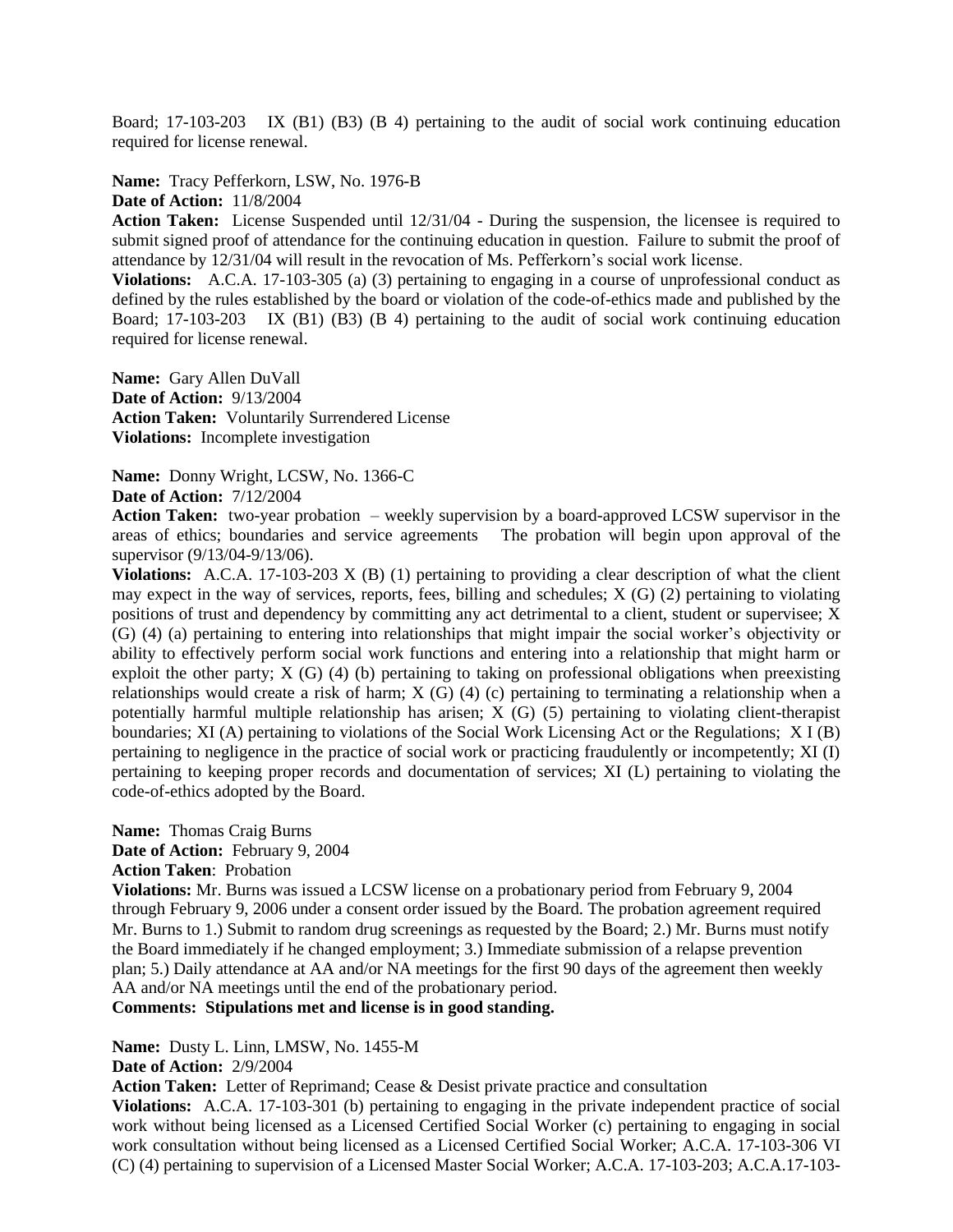203 XI (A) pertaining to violations of the Social work Licensing Act and Regulations; XI (B) pertaining to negligence in the practice of social work or practicing fraudulently or incompetently; XI (L) Pertaining to violating the code-of-ethics adopted by the Board;  $\overline{X}$  (E) (1) pertaining to practicing beyond licensee's competence.

## **Comments: Stipulations met and license is in good standing.**

**Name:** Charles Scott McCaleb, LCSW

**Date of Action:** 12/8/2003

**Action Taken:** Restricted Practice – Supervision with female clients – Effective until June 13, 2006 **Violations:** Unprofessional Conduct with client

**Comments:** Licensee agreed to abide by restrictions placed on his licensure by the Department of the Air Force in lieu of an administrative hearing before the AR Social Work Licensing Board.

**Name:** Robert Todd Jorgensen, LCSW, No. 1375-C

**Date of Action:** 7/14/2003

**Action Taken:** Revoked License

**Violations:** A.C.A. 17-103-203 X (G) (1) pertaining to relationships with clients, students and supervisees being exploited by the social worker for personal gain; X (G) (2) pertaining to violating positions of trust and dependency by committing any act detrimental to a client, student or supervisee; X (G) (4) (b) pertaining to taking on professional obligations when preexisting relationships would create a risk of harm;  $X(G)$  (4) (c) pertaining to termination of a potential harmful relationship;  $X(G)$  (5) pertaining to client-therapist boundaries; XI (A) pertaining to violations of the Social Work Licensing Act or Regulations; XI (B) pertaining to negligence in the practice of social work or practicing fraudulently or incompetently; XI (G) pertaining to intentionally or recklessly causing physical or emotional harm to any client; XI (L) pertaining to violating the code-of-ethics adopted by the Board; XI (S) pertaining to offering medication, prescription or otherwise, controlled substances or alcoholic beverages to a client, or accepting these substances from a client.

**Name:** George Gurst Allen, LMSW 1563-M **Date of Action:** 05/14/2003 **Action Taken:** Probation Agreement

**Violations:** Initial license application was approved based on Probation agreement.

**Name:** Sheryl Susan Miles, LCSW, No. 660-C

**Date of Action:** 8/19/2002

**Action Taken:** 18-month probation – Supervision by a board-approved supervisor – six hours of continuing education in ethics in additional to the three required for license renewal

**Violations:** A.C.A. 17-103-203 X (B) pertaining to responsibility; X (G) (2) pertaining to violating positions of trust and dependency by committing any act detrimental to a client, student or supervisee; X (G) (4) (a) pertaining to entering into a relationship that might impair the social worker's objectivity or his/her ability to effective perform social work functions and entering into a relationship that might harm or exploit the other party; X (G) (4) (b)…pertaining to taking on professional obligations when preexisting relationships would create a risk of harm; X (H) pertaining to maintaining client records; XI (A) pertaining to violations of the Social Work Licensing Act or Regulations; XI (I) pertaining to keeping proper records and documentation of services; XI (L) pertaining to violating the code-of-ethics adopted by the Board; XI (G) pertaining to intentionally or recklessly causing physical or emotional harm to any client; XI (J) pertaining to ordering or providing excessive or unnecessary test or services; A.C.A. 17- 103-305 (a) (3) pertaining to engaging in a course of unprofessional conduct as defined by the rules established by the board or violation of the code-of-ethics made and published by the Board.

**Comments: Upon receipt of the Board's order, the licensee surrendered her social work license**. **The Board accepted the surrender with the understanding that the conditions of the Board's order have not been met and that the licensee must immediately cease practicing social work and representing herself to the public as a social worker. The conditions of the Board's order must be met before the licensee will be approved for licensure in the future.**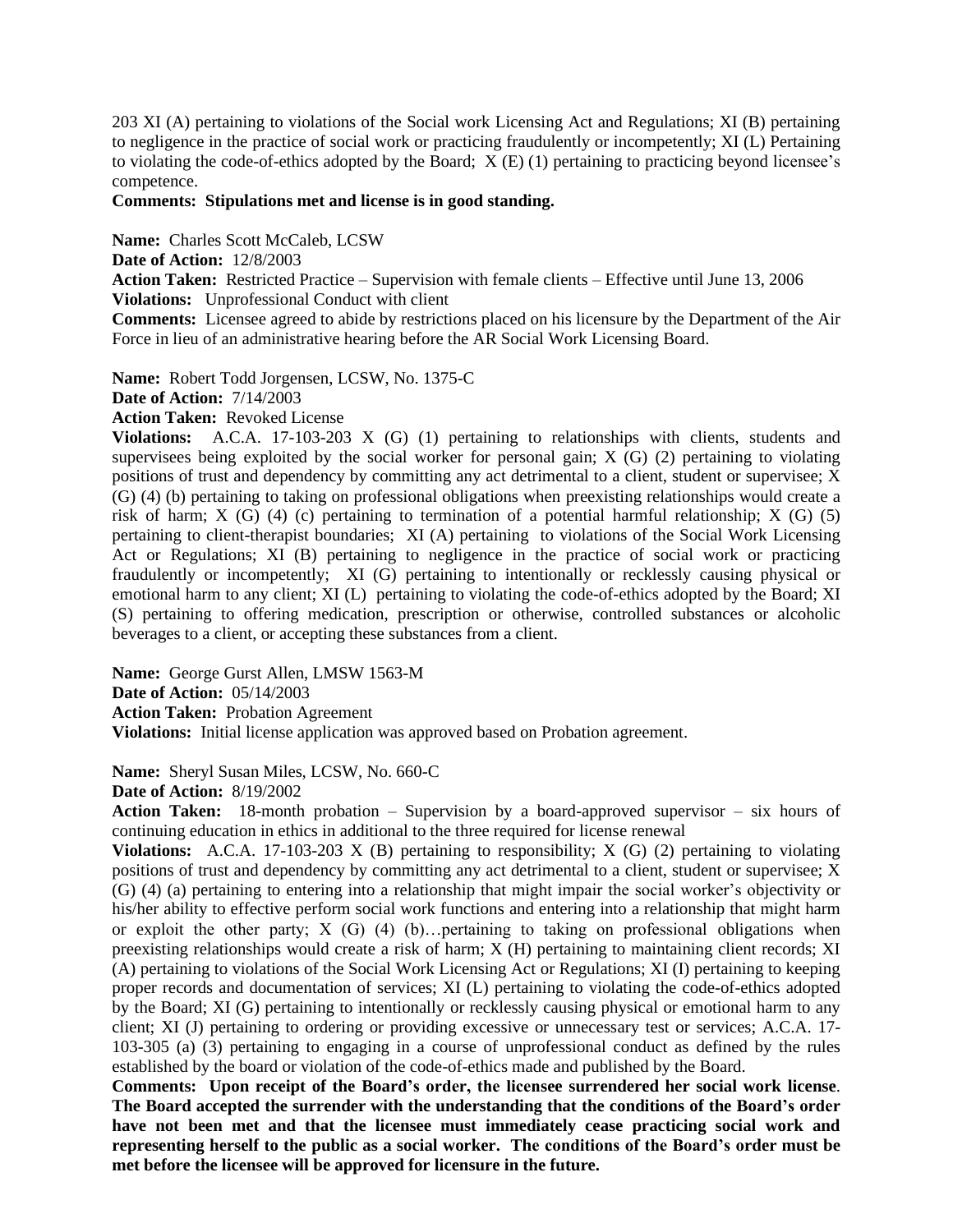**Name:** Albert Robin Wright, LCSW, No. 944-C

**Date of Action:** 10/8/2001

**Action Taken:** Letter of reprimand – obtain five hours of continuing education in ethics in addition to the current requirement

**Violations:** A.C.A. 17-103-107 Privileged Communication - pertaining to disclosure of information acquired from clients without written consent; A.C.A. 17-103-203 X (A) pertaining to confidentiality; XI (A) pertaining to violations of the Social Work Licensing Act or the Regulations; XI (H) pertaining to failing to maintain confidentiality; XI (L) pertaining to violations of the code-of-ethics adopted by the Board

# **Comments: Stipulations met and license is in good standing.**

**Name:** Thomas Craig Burns

**Date of Action:** May 14, 2001

**Action Taken**: Probation

**Violations:** Mr. Burns provisional license was issued on a probationary status due to information received regarding revocation of his Texas license. Probationary period was from May 14, 2001 through May 14, 2003. Mr. Burns's provisional license was only for a 6-month period but he honored the terms of the probation.

**Name:** Robert Todd Jorgensen, LCSW, No. 1375-C

**Date of Action:** 5/14/2001

**Action Taken:** Eighteen-month probation – Must attend AA/NA meetings - must submit a copy of relapse plan - must continue to see therapist and psychiatrist - must notify board of any change in employment

**Violations:** A.C.A. 17-103-203 X (E) (2) pertaining to providing social work services while under the influence of alcohol, other mind-altering or mood-altering drugs; A.C.A. 17-103-305 (a) (3) pertaining to engaging in a course of unprofessional conduct as defined by the rules established by the board or violation of the code-of-ethics made and published by the Board.

**Name:** Robert Todd Jorgensen, LCSW, No. 1375-C

**Date of Action:** 1/8/2001

**Action Taken:** Four-month suspension – must attend AA/NA meetings – must continue to see therapist and psychiatrist – must undergo random drug screenings

**Violations:** A.C.A. 17-103-203 X (E) (2) pertaining to providing social work services while under the influence of alcohol, other mind-altering or mood-altering drugs; A.C.A. 17-103-305 (a) (3) Pertaining to engaging in a course of unprofessional conduct as defined by the rules established by the board or violation of the code-of-ethics made and published by the Board.

**Name:** Lori Ann McKenzie, LSW, No. 2241-B

**Date of Action:** 2/14/2000

**Action Taken:** Six-month probation – Cease & Desist

**Violations:** A.C.A. 17-46-301 (b) pertaining to engaging in the private independent practice of social work without being licensed as a Licensed Certified Social Worker; A.C.A. 17-46-306 VI (C) (3) pertaining to the supervision of a Licensed Social Worker; A.C.A. 17-46-203 XI (A) pertaining to violations of the Social Work Licensing Act or Regulations

**Comments: Stipulations met and license is in good standing.**

**Name:** Samuel Lee Bowden

**Date of Action:** 9/13/1999

**Action Taken:** Consent Agreement – Issued a six-month probationary license - During the six months, applicant must: (1) have a psychological evaluation; (2) complete 30 hours of community service; and (3) complete six hours of continuing education in ethics.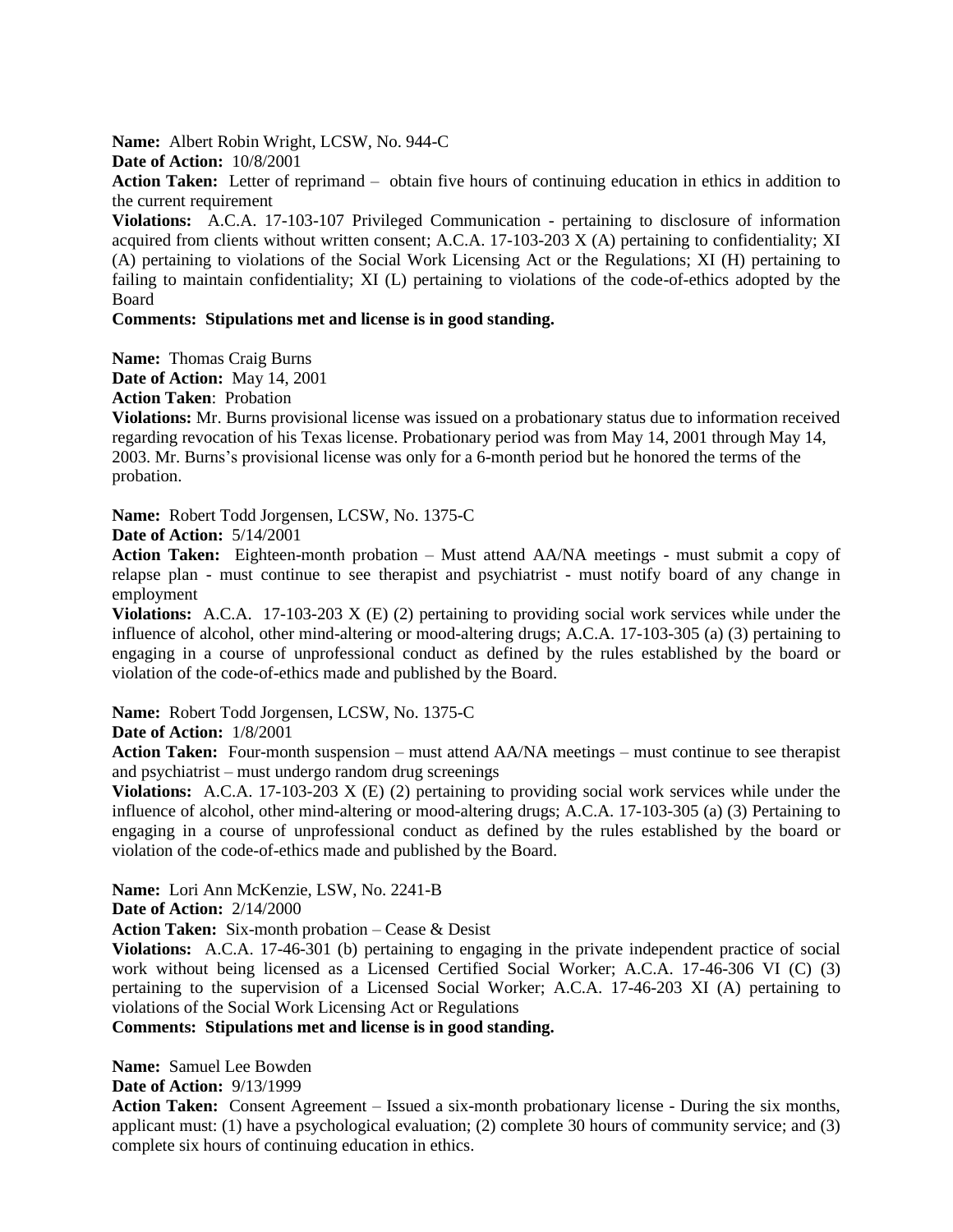**Violations:** A.C.A. 17-46-105 (4) pertaining to knowingly making a false statement on any form promulgated by the Board

## **Comments: Stipulations met and license is in good standing.**

**Name:** Gary Allen DuVall, LSW, No. 1004-B **Date of Action:** 6/22/1998

**Action Taken:** One-year suspension followed by one-year probation – Undergo counseling on boundaries with a Board approved therapist - Obtain five hours of continuing education in ethics and boundaries.

**Violations:** A.C.A. 17-46-203 X G (2) pertaining to violating positions of trust and dependency by committing any act detrimental to a client; (4) (a) pertaining to entering into a relationship that might impair objectivity or ability to effectively perform social work functions and entering into a relationship that might harm or exploit the other party. G (4) (b) pertaining to taking on professional obligations when preexisting relationships would create a risk of harm; G (4) (c) pertaining to termination of a potentially harmful multiple relationship; G (5) (A) pertaining to violating client-therapist boundaries; XI (A) pertaining to violations of the Social Work Licensing Act or the Regulations; (G) pertaining to intentionally or recklessly causing physical or emotional harm to any client; (L) pertaining to violating the code-of-ethics adopted by the Board; and A.C.A. 17-46-305 (a) (3) pertaining to engaging in a course of unprofessional conduct as defined by the rules established by the board or violation of the code-of-ethics made and published by the Board.

**Comments: Stipulations met and license is in good standing.**

**Name:** Charles Franklin Thurmond, LCSW, No. 1248-C

**Date of Action:** 2/9/1998

**Action Taken:** Revoked License

**Violations:** A.C.A. 17-46-203 XI (P) pertaining to failing to comply with any stipulation or agreement with the board involving probation or a settlement of any disciplinary matters; A.C.A. 17-46-305 (a) (3) pertaining to engaging in a course of unprofessional conduct as defined by the rules established by the board or violation of the code-of-ethics made and published by the Board.

**Name:** Charles Franklin Thurmond, LCSW, No. 1248-C

**Date of Action:** 12/09/1996

**Action Taken:** One-year probation – one-year supervision – a minimum of 24 hours of the continuing education required for license renewal must be in boundaries  $\&$  ethics – one-year of therapy

**Violations:** pertaining to unprofessional conduct/disciplinary action taken in another State prior to licensee applying for licensure in Arkansas.

**Name:** William R. Barling, LCSW, No. 312-C **Date of Action:** 9/13/1996

**Action Taken:** Six months probation - Must submit a plan for corrective action within 30 days

**Violations:** A.C.A. 17-46-203 X (B) (1) pertaining to providing a clear description of what the client may expect in the way of services, reports, fees, billing and schedules;  $X(E)$  (1) pertaining to practicing beyond his/her competence and making appropriate referrals when the client's needs exceed the social worker's competency level; XI (B) pertaining to negligence in the practice of social work or practicing fraudulently or incompetently; XI (L) pertaining to violating the code-of-ethics adopted by the Board. **Comments: Stipulations met and license is in good standing**

**Name:** Kathleen V. Williams, LCSW, No. 352-C

**Date of Action:** 8/1/1996

**Action Taken:** License suspended for two months – one-year LCSW supervision

**Violations:** A.C.A. 17-46-203 X (B) (1) pertaining to responsibility in providing a clear description of what the client may expect in the way of services, reports, fees, billing and schedules; A.C.A. 17-46-203 XI (L) pertaining to violations of the code-of-ethics adopted by the Board.

**Comments: Stipulations met and license is in good standing.**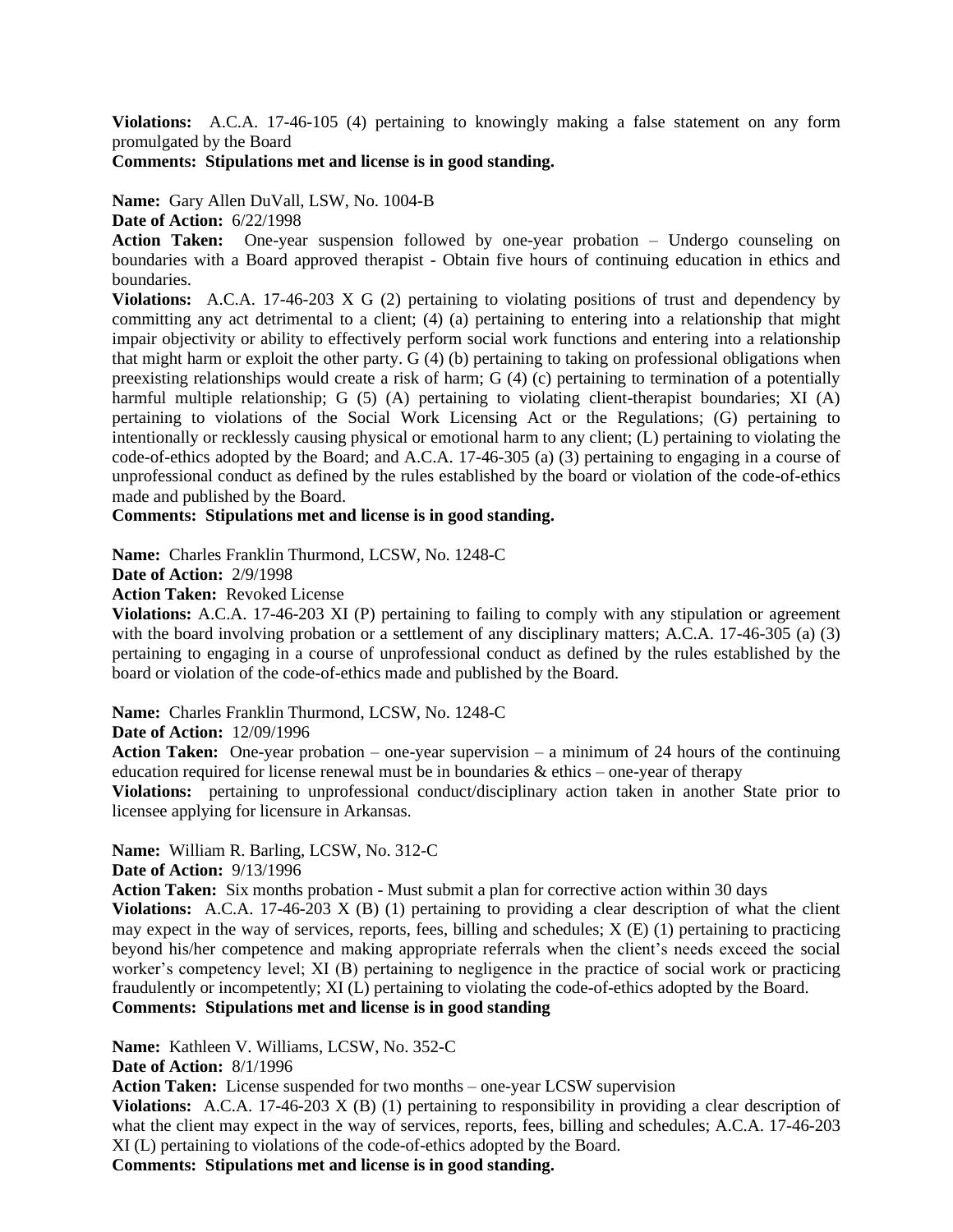**Name:** Charles A. Bullock, LCSW, No. 691-C **Date of Action:** 1/27/1995

**Action Taken:** Revoked License

**Violations:** A.C.A. 17-39-203 IX (A) (1) pertaining to confidentiality; (G) (1) Pertaining to exploiting relationships with clients for personal gain and committing acts detrimental to clients; X (G) pertaining to intentionally or recklessly causing physical or emotional harm to any client; X (H) pertaining to maintaining confidentiality; X (L) pertaining to violating the code-of-ethics adopted by the Board; and A.C.A. 17-39-305 (a) (3) pertaining to engaging in a course of unprofessional conduct as defined by the rules established by the board or violation of the code-of-ethics made and published by the Board.

**Name:** Nancy Kaye Spriggs, LSW, No. 2062-B

**Date of Action:** 11/04/1994

**Action Taken:** Revoked License

**Violations:** A.C.A. 17-39-203 IX (G) (1) pertaining to exploiting a relationship for personal gain and committing an act detrimental to a client, student or supervisee; X (L) pertaining to violating the code-ofethics adopted by the Board; 17-39-305 (a) (3) pertaining to engaging in a course of unprofessional conduct as defined by the rules established by the board or violation of the code-of-ethics made and published by the Board.

**Name:** Theia Bankhead, Unlicensed **Date of Action:** 4/12/1994

**Action Taken:** Referred to Prosecuting Attorney

**Violations:** A.C.A. 17-103-105 (1) pertaining to representing oneself to be a social worker and/or practicing social work without a license

**Name:** Richard E. Maxwell, LMSW, No. 443-M **Date of Action:** 3/4/1994 **Action Taken:** Revoked License

**Violations:** A.C.A. 17-39-203 IX (G)(2) pertaining to engaging in sexual activity with a client; X (L) pertaining to violating the Code of Ethics adopted by the Board; A.C.A. 17-39-305 (a) (3) pertaining to engaging in a course of unprofessional conduct as defined by the rules established by the board or violation of the code-of-ethics made and published by the Board.

**Name:** Ellen Fernicola, LCSW, No. 766-C **Date of Action:** 4/12/1993

**Action Taken:** One-year suspension **-** To be re-licensed, individual must reapply and pass the exam. **Violations:** A.C.A. 17-203 XI (B) pertaining to negligence in the practice of social work or practicing fraudulently or incompetently; (K) pertaining to neglecting or abandoning a client

**Name:** Jerry Lynn Smith, LSW, No. 2006-B **Date of Action:** 10/20/1991 **Action Taken:** Revoked License

**Violations:** Licensee did not contest the allegations that he violated A.C.A. 17-103-203 G (3) pertaining to engaging in sexual activity with a client or with a former client within two years after termination of the professional relationship.

**Name:** Benny James Butler, Unlicensed

**Date of Action:** 8/31/1990

**Action Taken:** Referred to Prosecuting Attorney

**Violations:** A.C.A. 17-39-105 (1) pertaining to representing oneself to be a social worker and/or practicing social work without a license

**Name:** Danny Jay Yancey, Unlicensed **Date of Action**: 8/15/1985